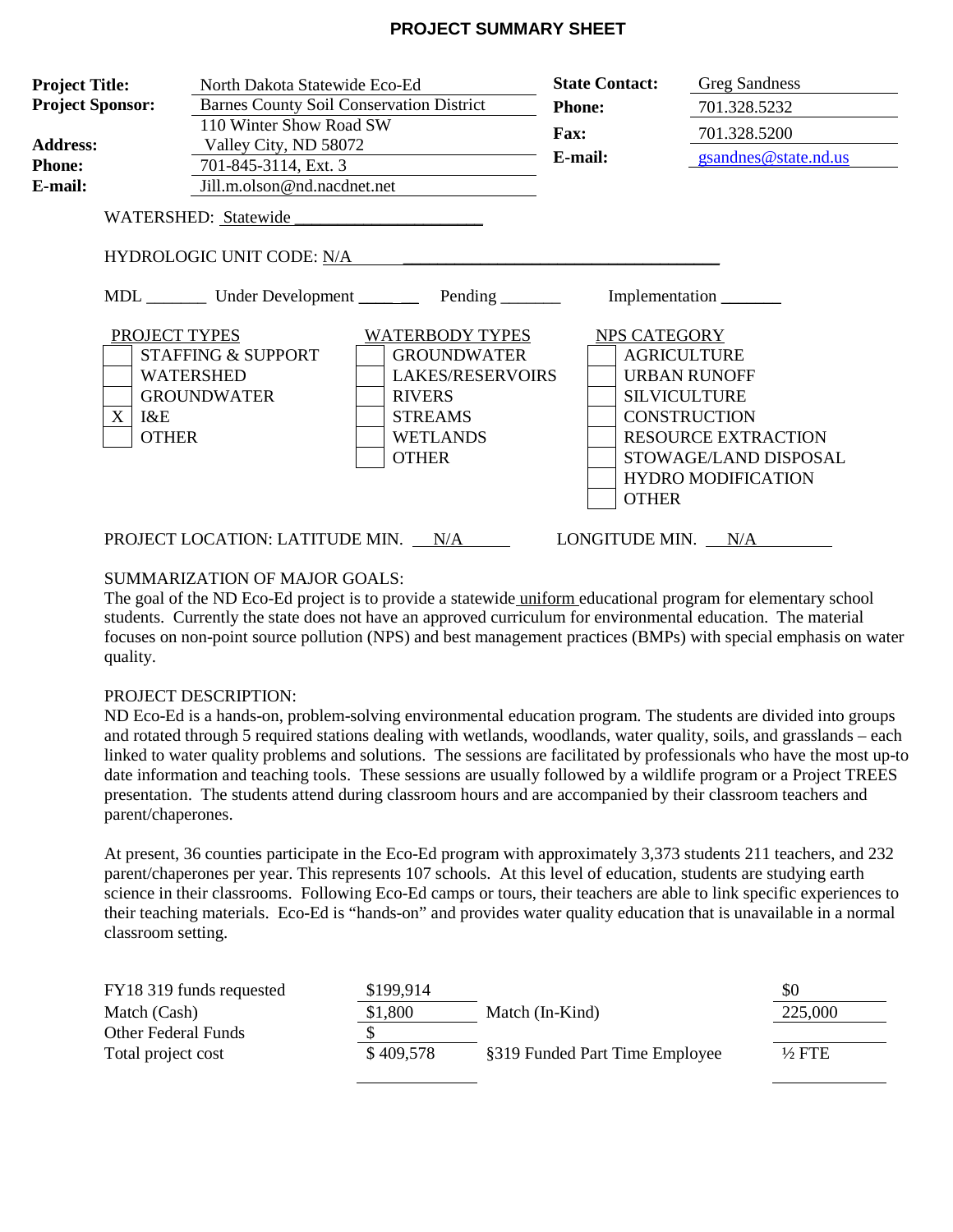### **1.0 PROJECT PROPOSAL SUMMARY SHEET**

See cover sheet.

### **2.0 STATEMENT OF NEED**

2.1 The Barnes County Soil Conservation District initiated the Eco-Ed Program in 1988. EPA Section 319 I&E grant funds were used in 1990 through 1997 as a pilot program. During this time, a standard, uniform program was developed. The program was expanded statewide in 1997, being funded by EPA Section 319 I&E Grant funds with monetary assistance from North Dakota Wetlands Trust. The expansion to a statewide project was a secondary goal identified in the FY95 Eco-Ed Camp Project. The project has been funded since that time by EPA grant funds and statewide soil conservation districts.

See Appendix, Attachment 1a. Goals Achieved.

Students attend Eco-Ed as part of their classroom studies; therefore sponsors work closely with the school administrators and teachers to provide quality information. Classroom teachers overwhelmingly state that there is a need for this type of "hands on" water quality education in the curriculum since they do not teach any "water quality lessons" in the classrooms. They have no textbooks or teaching materials to provide water quality education.

Classroom teachers have also stated that students in the classrooms are not exposed to the technical expertise and hands-on learning that is provided at Eco-Ed. State Senator Larry Robinson states "Students have returned from Eco Ed excited about the experience and with a new appreciation for our environment. The program should be a must for all students." Eco-Ed is a uniform program – all students receive the same information whether they live in Williston or Wahpeton. This is important because the students are not likely to spend their entire lives in one area of the state or county.

The Non-point Source Pollution (NPS) Management Program has recognized how critical the delivery of NPS Information/Education (I/E) projects are throughout the state. For youth education projects in particular, the NPS Program's educational focus is evident by the inclusion of the ECO ED Program under Objective 1, Task 1 of the Information and Education (I/E) section of the 2015-2020 NPS Program Management Plan. Task 1 of the NPS Management Plan's I/E Section identifies that educational programs targeting K-12 students such as the ECO ED Program will continue to receive technical and financial support.

It has been found that urban runoff contributes greatly to pollution of our lakes, rivers, and streams. The Eco-Ed program focuses on urban as well as agricultural pollutants. The students learn about woodlands, wetlands, soils, rangelands, and water quality and how all these components work together for a healthy eco-system. It is important for our audience to realize that everyone has a role in the management of our natural resources. The NPS pollution and water quality knowledge gained at this stage in a student's life will carry over to the day when they become land managers and decision makers.

Due to the fact that Objective 1, Task 1 of the I/E Section of the April 2015-2020 NPS Program Management Plan recognizes the importance of educating our youth through the North Dakota ECO ED Program, it is obvious that this program plays an important role in the education of our youth and our general public.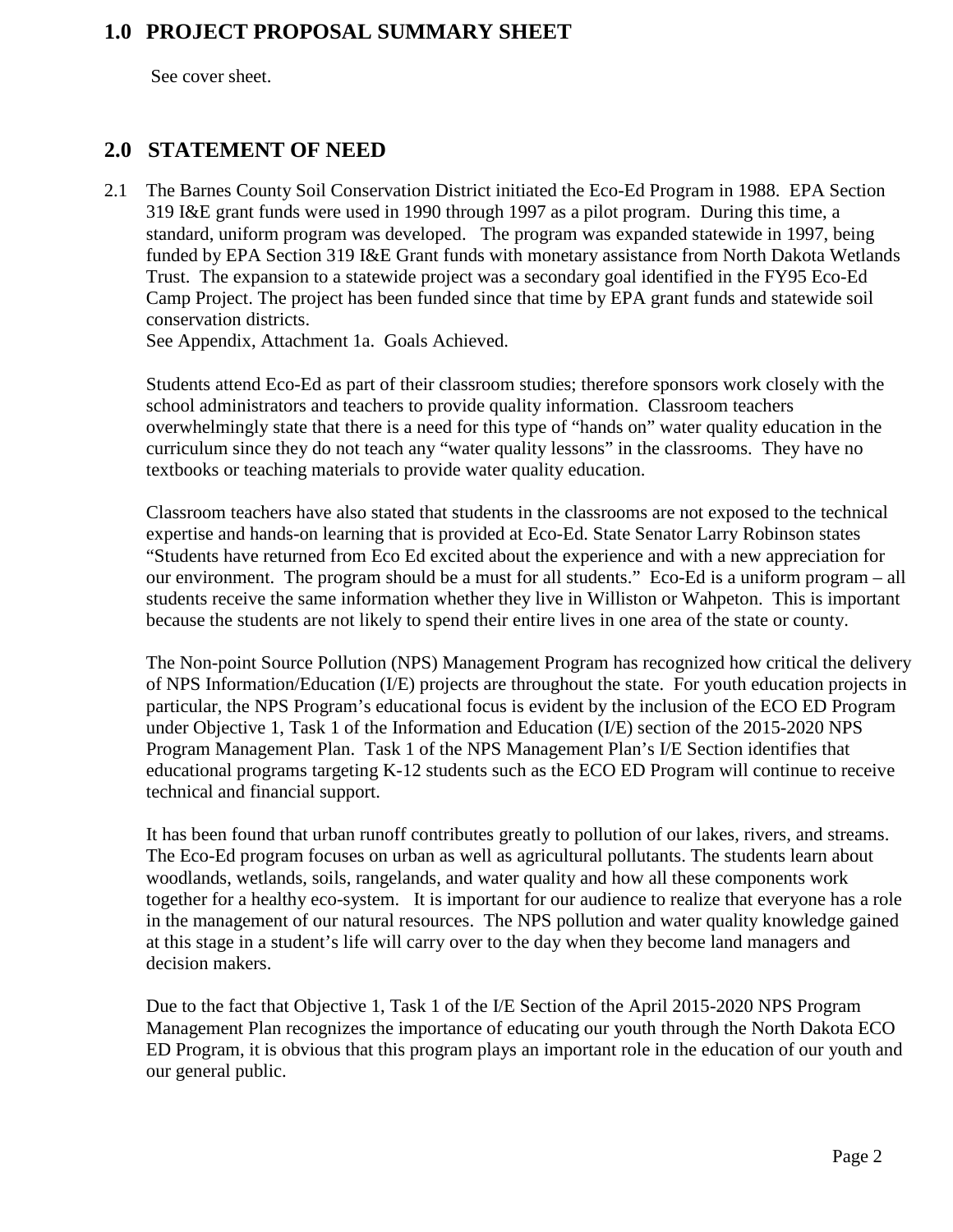2.2 The Statewide Eco Ed Program has been a longstanding, integral piece of the NPS Program's youth education efforts. The following table identifies all the NPS Program's long-term youth education programs and the niche each program fills to balance the state's youth education efforts.

| <b>Program</b>       | <b>Primary Grade Level</b> | <b>Primary Audience</b>                  |
|----------------------|----------------------------|------------------------------------------|
| Project Wet          | $K-12$                     | Teachers                                 |
| <b>Project Trees</b> | $K-6$                      | <b>Students and Teachers</b>             |
| Statewide Eco-Ed     | $6 - 8$                    | <b>Students, Teachers and Chaperones</b> |
| ND Envirothon        | $9-12$                     | <b>Students and Advisors</b>             |

These programs are not limited to a specific grade level, but a majority of their programming is presented to the grade level(s) noted in the table. Each program serves a separate audience yet builds on the previous program. By using individual programs as building blocks we can provide NPS educational materials to more students over the entire span of their education.

This grade-level system also increases the amount of hands-on education as the students advance in their education. North Dakota students are studying Earth Science in their classrooms during their sixth grade year. The Eco-Ed program, with emphasis on water quality, fits their classroom curriculum.

An additional benefit is the inter-action of classroom teachers with facilitators who are environmental professionals. The teachers are able to take ideas and examples back to the classroom through the various hand-out materials distributed by the facilitators. Various additional resources materials are available for the teachers including workbooks and websites.

2.3 Each soil conservation district has the option of sponsoring a 1-day tour or a 2-day camp. At present, 1 county sponsors a 2-day camps while 36 counties conduct the 1-day tour in place of their old "conservation tours". Using the "Eco-Ed format", we now have a uniform agenda. (See Appendix, Attachment 1b– ND Counties Participating)

While the 1-day tours cover the basic requirements of the program, the 2-day camps have more time to reinforce the topics by using educational and entertaining presentations and facilitators. Two-day camps also have time to test the students on what they have absorbed and what needs to be emphasized more clearly. (See Appendix, Attachments 1c and 1d - Examples of 1 or 2 day camps.)

### **3.0 PROJECT DESCRIPTION**

### 3.1 Project Goal

The goal of the project is to increase participants' understanding of the relationship between the natural resources in the state and the importance of wise management. The public needs to understand that water is our most important natural resource and, as such, it is most vulnerable to non-point source pollution. This project educates students, classroom teachers, and parent/chaperones about NPS pollution and the effects it could have on our water supply. Management options are reviewed and discussed with participants using models and actual observations.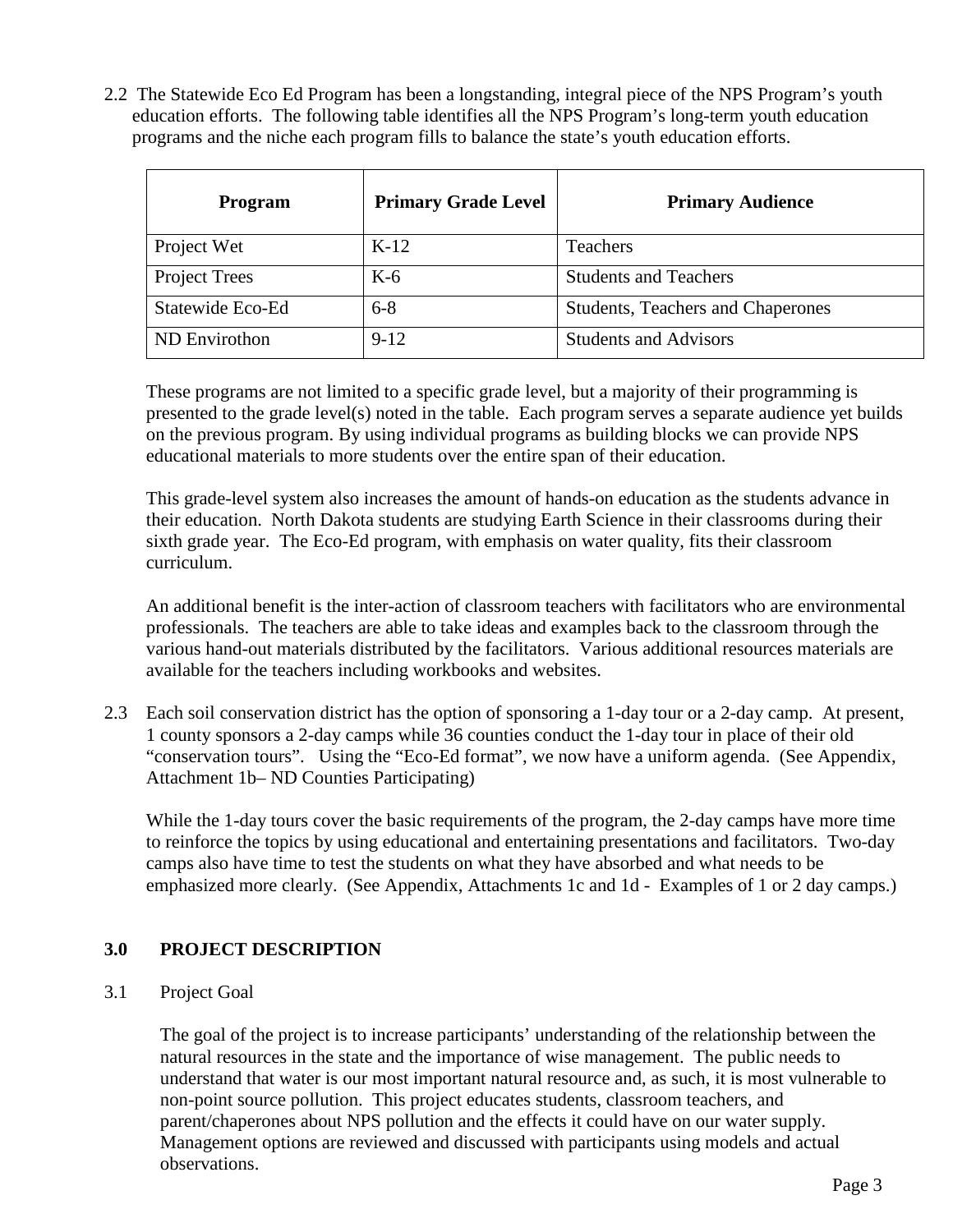### 3.2 Project Objectives

- **Objective 1.** Maintain a system to provide technical/financial assistance to Conservation Districts or other groups who wish to conduct Eco-Ed camps or tours in North Dakota.
	- **Task 1.** The sponsor will provide Coordinator who is knowledgeable with all aspects of the Eco-Ed Program to assist groups in the organization and implementation of the Eco Ed program. (See Appendix, Attachment 2a - Coordinator job description.) Salary - \$17.56 per hour X 520 hours per year  $=$  \$9,131.20 Product: State Coordinator (Part-time – 520 documented hrs. per year)

Milestone: Years 1, 2, and 3

Cost per year: \$9,131 Match Per Year: \$6,087

#### **Total cost: \$45,656**

**Task 2.** Update program guidelines for the types of educational activities that are eligible for FA/TA assistance under the Program.

> Product: Up-to-date information and activities Milestone: Years 1, 2, and 3 **Cost: \$0.00** (This cost covered by Coordinator and partners)

**Task 3.** Identify additional districts/groups that will benefit by conducting a camp/tour on an annual basis. Provide technical assistance in the documentation of financial reports and conducting the initial camp/tour.

> Product: 1 new camp or tour per year or 3 new camps during project period. Approximately 60 students added per year or 180 additional students in the 3 year period of the grant. Milestone: Year 1, 2, and 3 **Cost: \$0.00** (This cost covered by Coordinator salary)

**Task 4.** Maintain the existing statewide program: assist sponsors with their on-going Eco-Ed programs by providing financial/technical assistance. (See appendix for supplemental budget table and cost estimates.)

> Product: Continued supervision and assistance to the sponsoring districts: One 2-day camp – 33 students Co-Sponsored by 2 counties Thirty-five 1-day tours – 3653 students Milestone: Years 1, 2, and 3

 Cost: \$70 per 33 students for 2-day camp - \$2,310 \$15.11 per 3653 students for 1-day tour - \$55,197 Per year: \$57,507 Match Per Year: \$38,338  **Total Cost: \$287,534**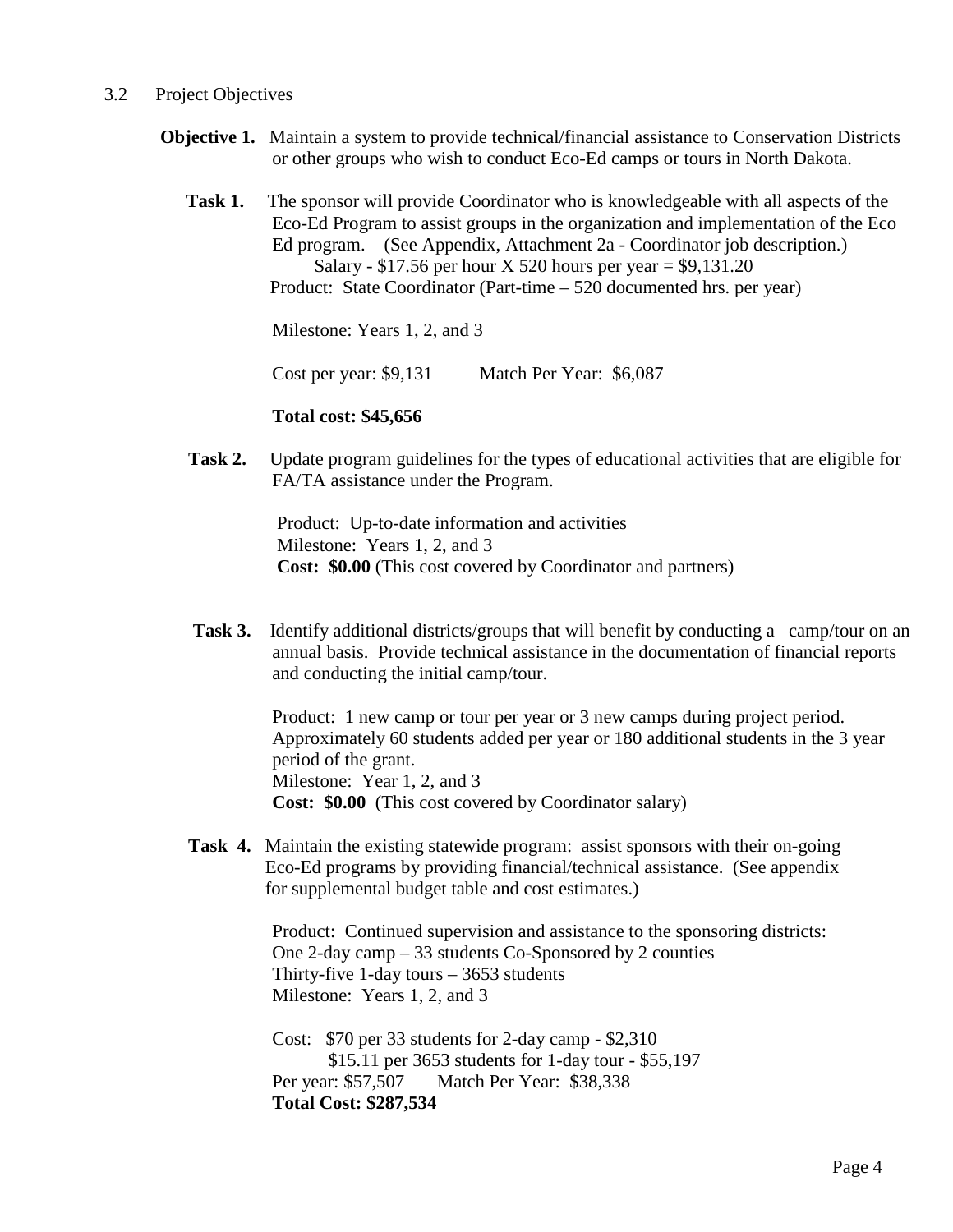**Task 5.** Compile information and prepare reports on the progress of the program. Provide the required reports to the NDDH to update the reporting tracking system (GRTS).

> Product: Annual, and Final Reports. Milestone: Years 1, 2 and 3  **Cost: \$.00** (This cost covered by Coordinator salary)

**Task 6.** Conduct statewide workshops for program participants and prospective program participants to compile comments and facilitator lists and to provide information on necessary documentation. Workshops will be held annually at ND Soil Conservation District Employees Assn. meeting. Mileage will be paid to special presenters.

> Product: Program updates/accurate documentation. Milestone: Years 1, 2, and 3 Per year: 0  **Total Cost: 0**

 **Task 7.** The sponsor will seek additional avenues for financial partners who share conservation goals for a uniform, unbiased conservation education for North Dakota students. Prospective contacts are: ND farm cooperatives, chemical companies, seed companies and energy producers/suppliers.

> Product: Private funding sources Milestone: Years 1, 2, and 3 **Total Cost: \$.0**

### **3.3 PROJECT MILESTONES**

(See Attachment 6 a.**)**

### **3.4 LEAD PROJECT SPONSOR**

The Barnes County Soil Conservation District has been the lead sponsor for the Eco-Ed program since its inception. The supervisors and staff are familiar with program requirements. The BCSCD has the ability to contract with districts to provide the service and grants associated with this project. BCSCD is funded with state and local funds.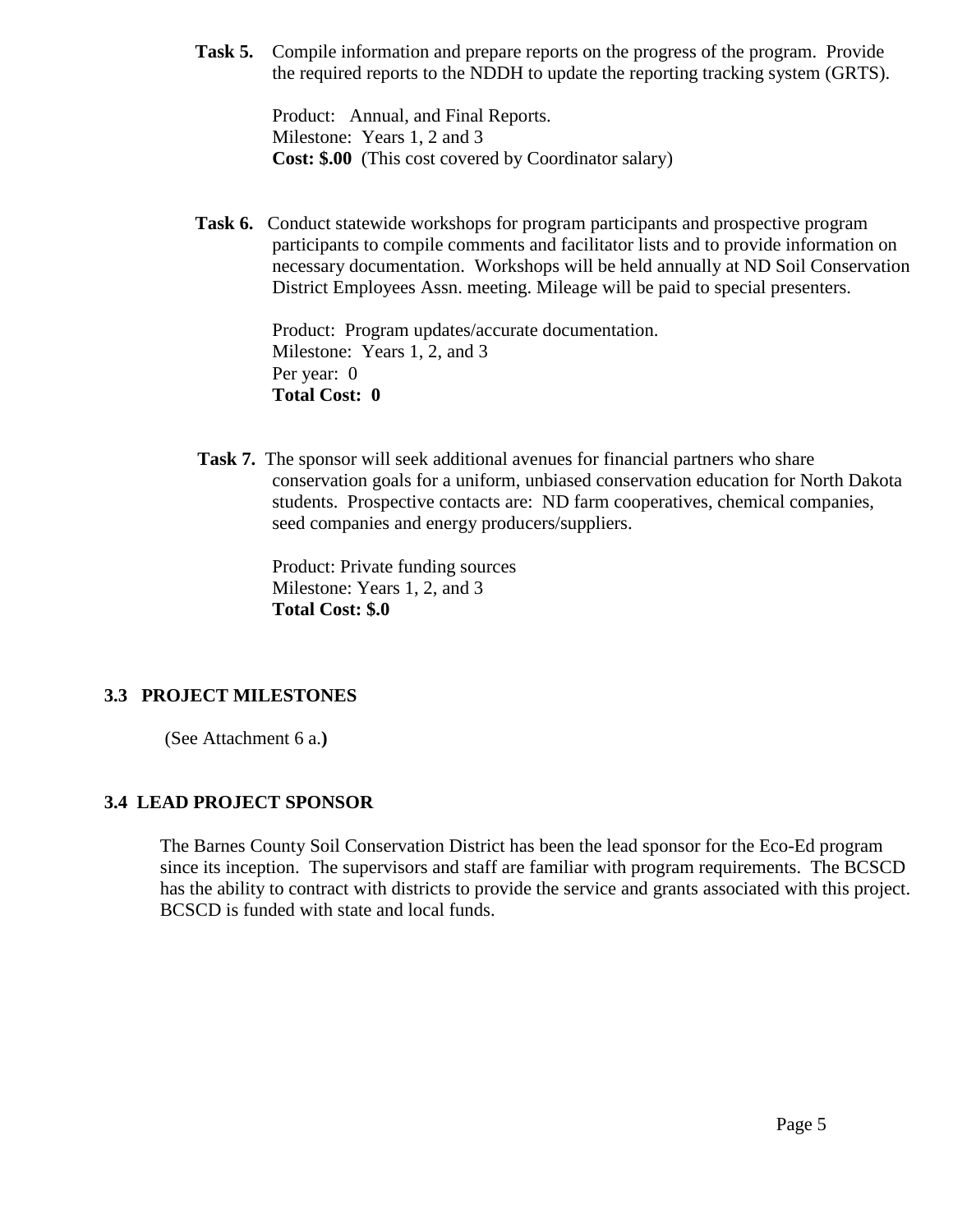### **4.0 COORDINATION PLAN**

### 4.1 COOPERATING ORGANIZATIONS

The Barnes County Soil Conservation District employs a coordinator to promote the camps or tours, train local sponsors, assist in organizing each sponsor's first camp or tour. Camps and tours are randomly monitored to assure compliance and quality of the program. Barnes Co. SCD provides assistance in completing the financial requests which are necessary for sponsors to receive grant funds. All financial requests are reviewed by the State Coordinator. BCSCD also provides program development information.

Local Sponsors coordinate program with schools and teachers, provide camp locations, local match funds, and assist project coordinator in organizing and conducting each camp/tour. Sponsors work with the coordinator to maintain a quality Eco-Ed program. These local sponsors provide the 40% match either with cash or in-kind services.

**Cooperating Organizations:** (See Appendix, Attachment 2b - Facilitator Responsibilities)

- \* North Dakota Department of Health-Information/Education coordinator will provide technical assistance, informational materials, and facilitation to assist this project
- \* North Dakota Soil Conservation Districts Co-Sponsors. Provide staff to plan the local camps and manage them; Secure camp or tour location, meals for participants, facilitators, etc; Provide financial reports and documentation to lead sponsor
- \* North Dakota State Soil Conservation Committee Technical advice
- \* North Dakota Game & Fish Supplies, facilitators, and technical advice
- \* North Dakota State University Supplies, technical advice, and facilitators
- \* Natural Resource Conservation Service Teaching tools, facilitators and advisors
- \* North Dakota Forest Service Tools, Supplies and facilitators
- \* North Dakota Department of Health Facilitators, materials, and technical planning assistance
- \* United States Fish & Wildlife Teaching tools, information, and facilitators
- \* County Extension Offices Technical assistance and facilitators

### 4.2 LOCAL SUPPORT

Schools and teachers overwhelmingly recommend the Eco-Ed program as a source of information for themselves and their students. Parents who are asked to act as chaperones are enthusiastic and willing to donate their time. (Two letters of support from teachers are included in the Appendix. See Appendix, Attachments 3a – 3b Teacher support. Other letters are on file and available for review.)

- 1. Chad Lueck, Principal at Washington Elementary School
- 2. Dawn Ihry, Teacher at St. Catherine's School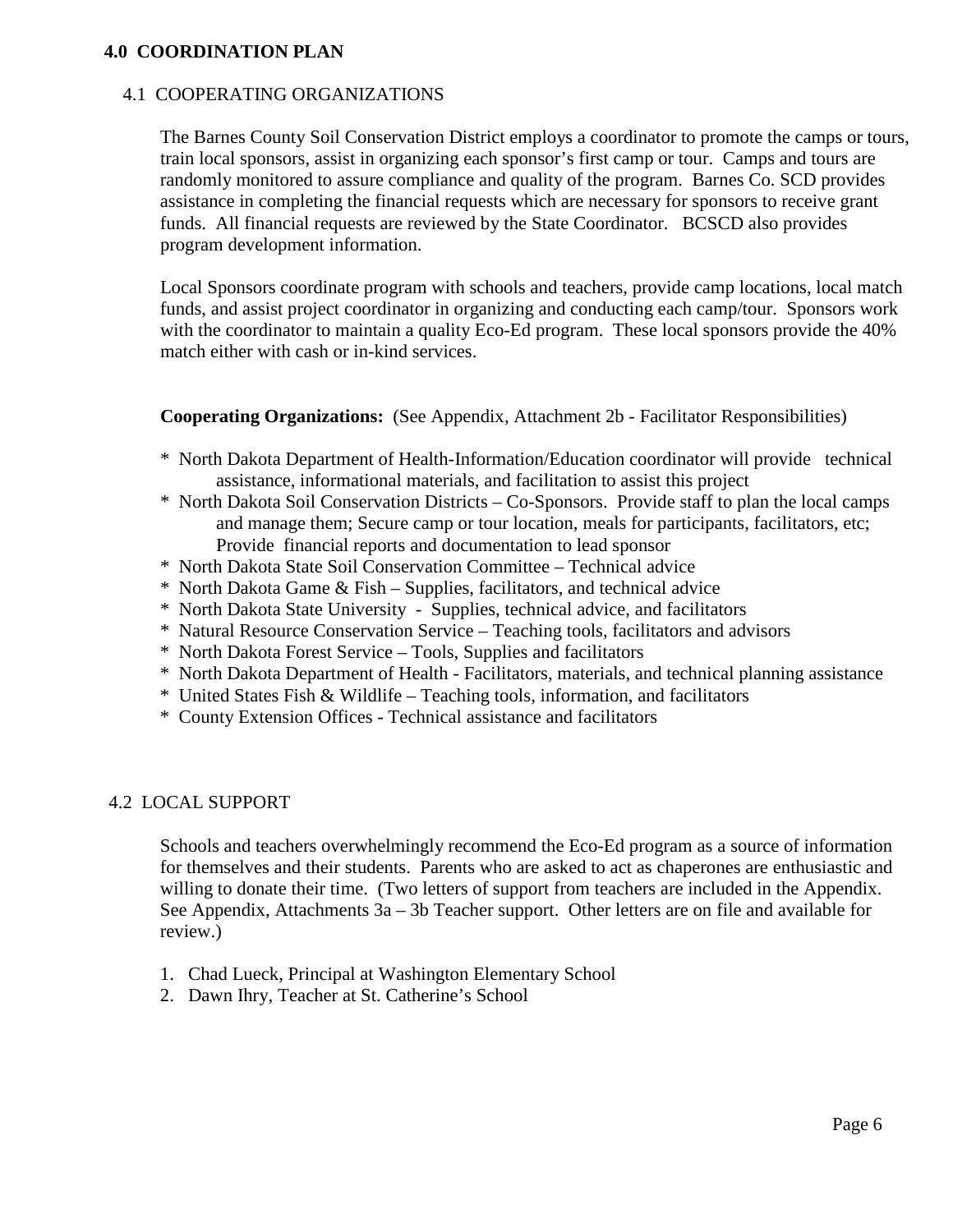### 4.3 LETTERS OF SUPPORT

Four letters of support are included in the Appendix, (Attachments 4. a through 4. b.) All other letters of support are on file and available for review. Letters include recommendations from:

- 1. N. D. State Representative Larry Robinson
- 2. N.D. State Representative Dwight Kiefert
- 3. United States Department of Interior US Fish & Wildlife Service
- 4. North Dakota Forest Service
- 5. Coalition for Conservation & Environmental Education
- 6. North Dakota Association of Soil Conservation Districts
- 7. Prairie Waters Education & Research, Bonita Roswick
- 8. Adams County SCD, Hettinger ND
- 9. Eddy County SCD, New Rockford ND
- 10. Grand Forks County SCD, Grand Forks ND
- 11. James River County SCD, Steele ND
- 12. Ramsey County SCD, Devils Lake ND
- 13. Rolette County SCD, Rolla ND
- 14. Steele County SCD, Finley ND
- 15. Slope-Hettinger SCD, Mott ND
- 16. Stutsman County SCD, Jamestown ND
- 17. Towner County SCD, Cando ND
- 18. West McLean SCD, Garrison ND

### 4.4 COORDINATION WITH EXISTING PROJECTS

Section 319 Project Foster County TREES (The Regional Environmental Education Series) will provide instruction, when possible, at the Eco-Ed Camps or Tours by conducting various water quality lyceum-style programs. Project TREES is a 319 I/E program geared to elementary-aged students. The program usually presented at Eco-Ed Camp is "Sam Ting."

Project Wet is a ND State Water Commission project to train classroom teachers about the importance of water quality. Many of the water quality facilitators used at the camps are trained at Project Wet workshops.

Eco-Ed camps or tours may be conducted in coordination with SCD field days and existing watershed projects. Soil Conservation Districts sponsor field days to teach students about the wise use of natural resources. Eco-Ed requires the 5 main topics and lays down the format of what is taught and by whom.

The Eco-Ed camps are an integral part of the NPS Program's statewide outreach efforts because they are the second step in developing a population that has a wide based education of NPS pollution issues and the effects on water quality.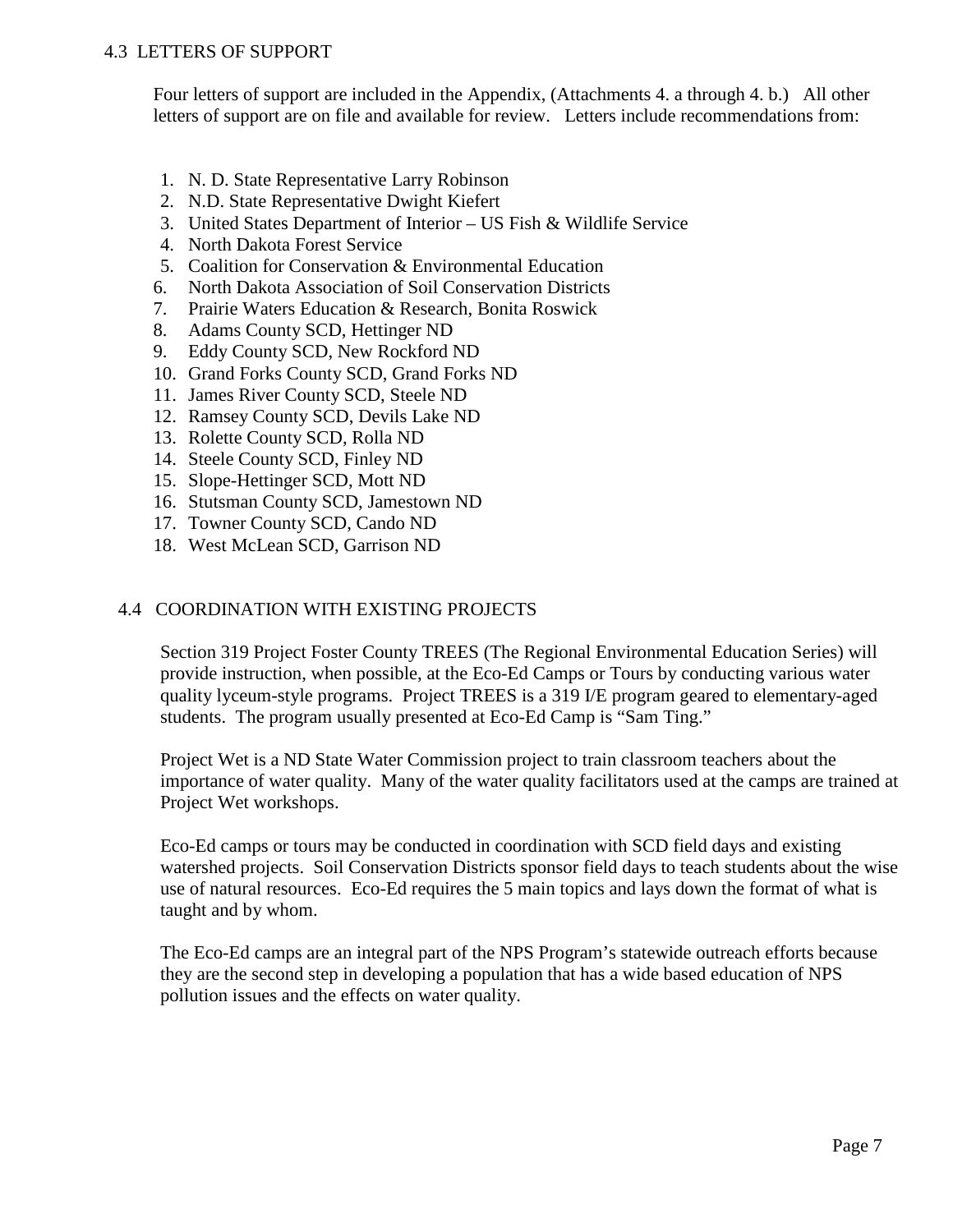### 4.5 DUPLICATION OF EFFORTS

Currently there are no other NPS efforts that are similar in the state of North Dakota. Current educational efforts include Project Wet and Project Trees which are very complimentary to the Eco-Ed Camps. The Eco-Ed Camps are closely aligned with current school curriculum at the sixth grade level while Projects Wet and Project Trees are designed to be supplementary to the curricula. The Eco-Ed Camps and tours provide an in-depth, hands-on exposure on the relationship of wise natural resource use to water quality. In addition, the Eco-Ed program will act as middle-school training for students preparing to participate in Envirothon activities at the high-school level.

### **5.0 EVALUATION AND MONITORING PLAN**

The effectiveness of the camp will be determined through the use of evaluation forms completed by the educators involved. The classroom teachers are professionals and are in daily contact with students. They are able to notice changes in attitudes and values towards natural resources and water. Evaluation forms are also received from parent/chaperones, facilitators, and students to develop a complete picture of the camp's progress. (See Appendix, Attachment 5 a - Evaluation Form)

In order to determine if students are learning about water quality at Eco-Ed, we have implemented a "before and after" quiz to test students' knowledge of water quality. Due to the limited time some of the students are at Eco-Ed, the quiz is supplied to classroom teachers before the actual day of the tour along with the request that they have their students complete it and bring it to Eco-Ed with them where they will be collected. The same quiz will be given to the students after camp, either by the teachers back in the classroom or, if time permits, at the camp before students leave. An example of this quiz is attached although it may be modified by facilitators and sponsors at the next Eco-Ed workshop.

(See Appendix, Attachment 5 b – Pre-test and Exit Test)

Monitoring will be random on site evaluations by the project coordinator to assure project compliance.

### **6.0 BUDGET**

(See Attachment 6b – 6c)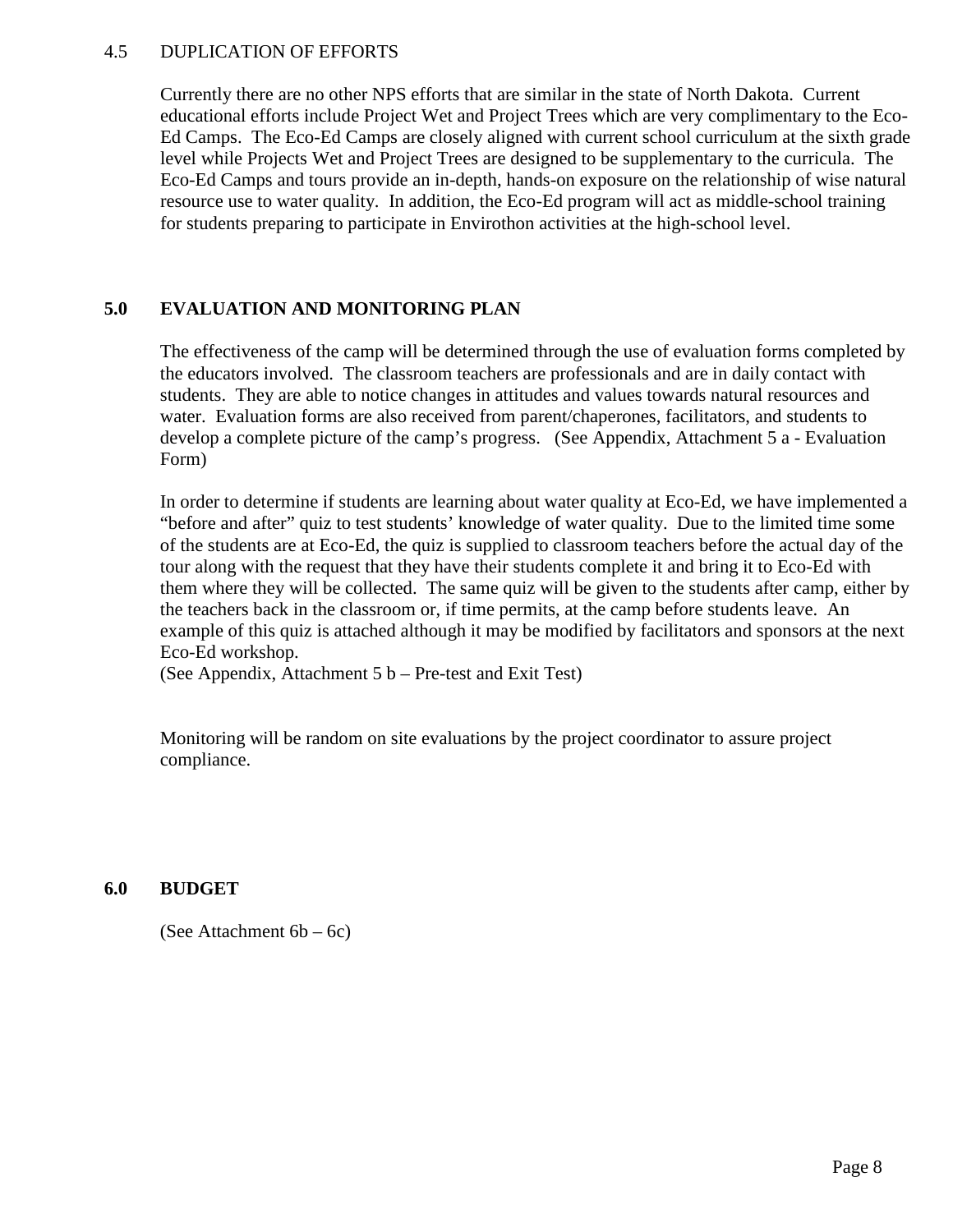# **NORTH DAKOTA STATEWIDE ECO-ED APPENDIX**

| Attachment 1a.            | Goals Achieved / Student Participation                                                             |
|---------------------------|----------------------------------------------------------------------------------------------------|
| $1b$ .                    | Map of participating counties                                                                      |
| 1c.                       | Example of 1 day tour                                                                              |
| 1d.                       | Example of 2 day camps                                                                             |
| Attachment 2a.            | Eco-Ed Coordinator Job Description                                                                 |
| 2 <sub>b</sub>            | <b>Facilitator Responsibilities</b>                                                                |
| Attachment 3 a.           | Teacher Support – Lueck                                                                            |
| $b_{-}$                   | Teacher Support - Ihry                                                                             |
| Attachment 4a.            | Letters of Support-Grand Forks County                                                              |
| 4b.                       | State Senator, District 24 Larry Robinson                                                          |
| Attachment 5a.            | <b>Evaluation Form</b>                                                                             |
| 5b.                       | Pre-test and Exit Test                                                                             |
| Attachment 6.             | Eco-Ed Workbook - available upon request<br>(Due to size of workbook cannot be attached.)          |
| Attachment 6a.<br>$6b-6c$ | Contact Jill.m.olson@nd.nacdnet.net for copy.<br><b>Project Milestones</b><br><b>Budget Tables</b> |
|                           |                                                                                                    |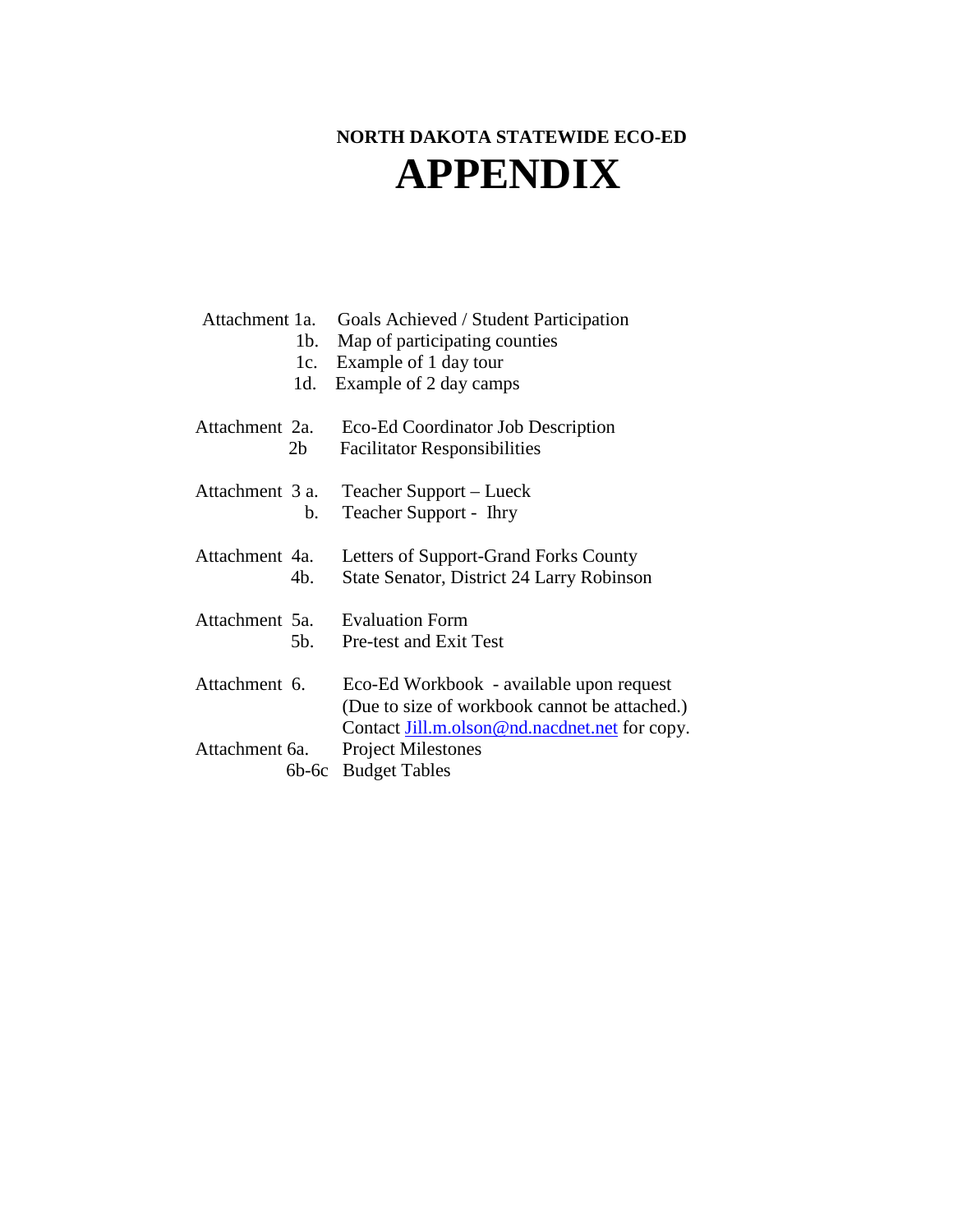# **NORTH DAKOTA ECO-ED**



Number of Camps Held



Number of Students/Parents Participating

**Note: Classroom sizes have been shrinking in North Dakota over the past few years. Many districts now combine their students or hold their camps/tours every-other-year.**

 **Attachment 1a**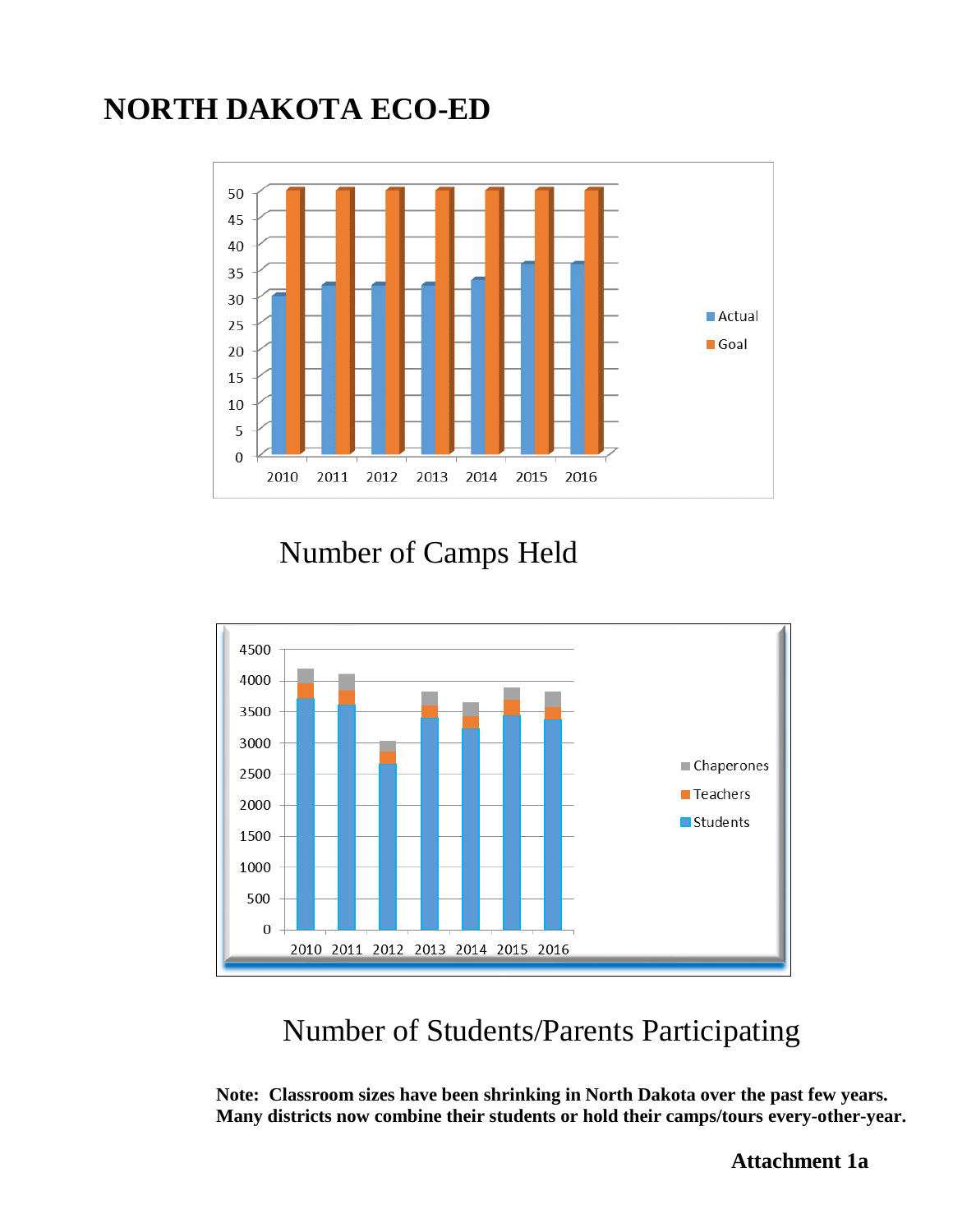# **NORTH DAKOTA ECO-ED**

# **COUNTIES PARTICIPATING**



|  | ٠ |
|--|---|
|--|---|



|  | -day tour |  |
|--|-----------|--|
|--|-----------|--|

**Attachment 1b**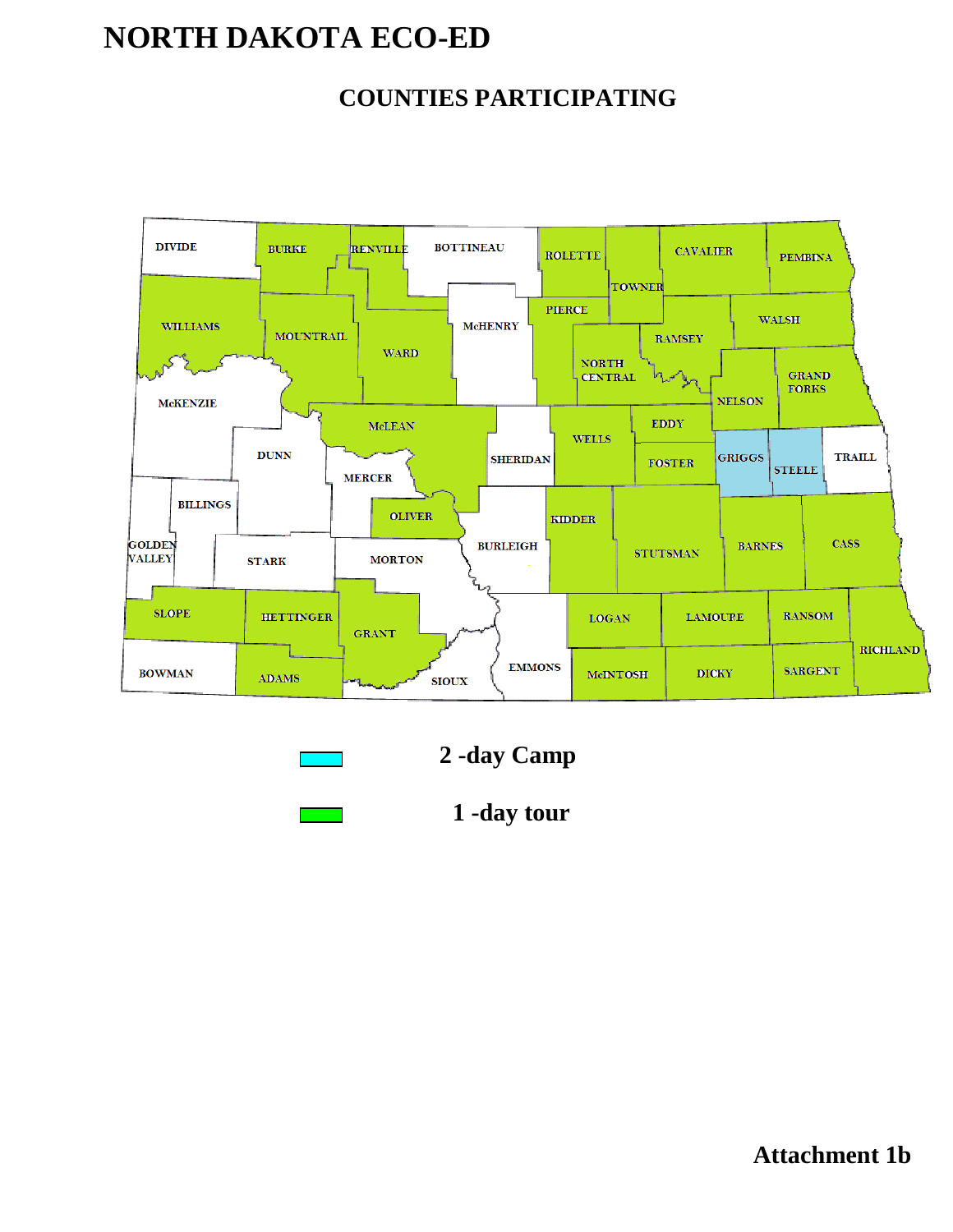# EXAMPLE OF 1 DAY ECO-ED TOUR

| 9:00 - 9:30 | Registration                                                 |
|-------------|--------------------------------------------------------------|
|             | 9:30 – 10:00 Introductions and Schedules (Break to 5 groups) |
|             | $10:00 - 10:40 - \text{Main Activity}$                       |
|             | $10:45 - 11:25$ - Main Activity                              |
|             | $11:30 - 12:10$ - Main Activity                              |
|             | $12:15 - 1:00$ - Lunch Break                                 |
|             | $1:00 - 1:40$ - Main Activity                                |
|             | 1:45 - 2:25 - Main Activity                                  |
|             | $2:30 - 3:15$ - Snack Break – <b>EXIT TEST</b>               |
|             | Organized Rec. Time and Learning (Break to 3 groups)         |
|             | $3:15 - 4:15$<br>- Team Building – VC State University Staff |
|             | 4:15 - 5:15 - Canoeing - Wesley Acres Staff                  |
|             | 5:15 - 6:15 - Bugs - NDSU Entomology Dept.                   |
|             | $6:15 - 7:00$ - Supper Break                                 |
|             | - Special Wildlife Presentation<br>$7:00 - 8:00$             |

8:00pm – Tour Concludes

### MAIN ACTIVITIES ARE:

Prairie – Susan Muske – District Tech, Lamoure Co. Soils & Erosion – Fred Aziz, Semi-Retired Soil Scientist Water Quality – Bonita Roswick – VCSU Prairie Waters Wetlands – Cody Hoggarth, Farm Bill Specialist Woodlands Lorin Forness, ND Forest Service

#### ROTATE THROUGH MAIN ACTIVITIES

|                        | <b>GROUP 1</b>       | <b>GROUP 2</b>       | <b>GROUP 3</b>       | <b>GROUP4</b>    | <b>GROUP 5</b>       |
|------------------------|----------------------|----------------------|----------------------|------------------|----------------------|
| Period<br>1 st         | Prairie              | Soils/Erosion        | <b>Water Quality</b> | Wetlands         | <b>Woodlands</b>     |
| 2 <sup>nd</sup> Period | Soil/Erosion         | <b>Water Quality</b> | Wetlands             | <b>Woodlands</b> | Prairie              |
| 3 <sup>rd</sup> Period | <b>Water Quality</b> | <b>Wetlands</b>      | <b>Woodlands</b>     | Prairie          | Soils/Erosion        |
| 4 <sup>th</sup> Period | Wetlands             | <b>Woodlands</b>     | Prairie              | Soil/Erosion     | <b>Water Quality</b> |
| 5 <sup>th</sup> Period | Woodlands            | Prairie              | Soils/Erosion        | Water Qual.      | Wetlands             |

Note: These 5 topics are required as they relate to water quality. You can add another session if desired. Some districts add wildlife or agronomy. Remember though that you are dealing with urban kids as well as rural kids.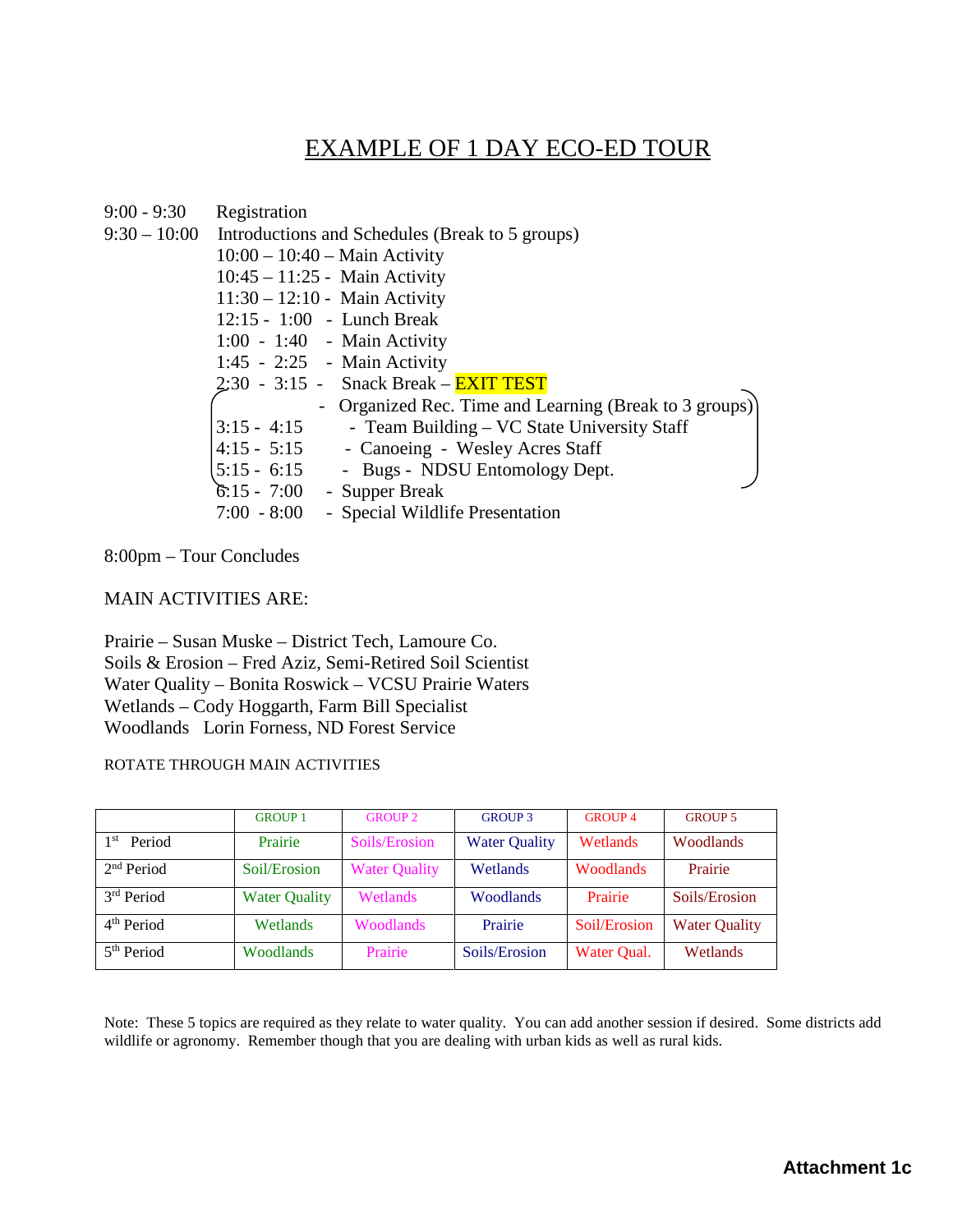# EXAMPLE OF 2-DAY CAMP GRIGGS/STEELE COUNTY ECO-ED CAMP **FIRST DAY SEPTEMBER 11**

9:00 10:00 **Registration &**  10:00 10:15 Introduction 10:15 11:00 Main Activity 11:00 11:45 Main Activity 11:45 12:30 Main Activity 12:30 1:15 **LUNCH BREAK** 1:15 2:00 Main Activity 2:00 2:45 Main Activity 2:45 3:30 Main Activity 3:30 4:00 **SNACK BREAK** 4:00 4:30 **Free Time** 4:30 5:30 Post- Testing 5:30 6:30 **SUPPER BREAK** 6:30 7:30 Sam Ting - Tom Gibson 7:30 8:30 Snake - Jim Gerholdt 8:30 9:00 **SNACK BREAK** 9:00 11:00 **BEDTIME & LIGHTS OUT**

### **SECOND DAY SEPTEMBER 12**

| 7:30<br>8:30<br>9:00 | 9:00                   | 8:30 Rise & Pack up<br><b>BREAKFAST</b><br>9:30 Free Time                                                                                                                         |
|----------------------|------------------------|-----------------------------------------------------------------------------------------------------------------------------------------------------------------------------------|
| 9:30                 | 11:30                  | <b>Organized Rec. Time &amp; Learning</b><br><b>Wall Climbing</b><br>Angie Johnson<br>Archery - Jay Grover<br>Minute to Win It                                                    |
| 11:30<br>12:00       | 2:00                   | 12:00 LUNCH BREAK<br><b>Organized Rec. Time &amp; Learning</b><br><b>Wall Climbing</b><br>Angie Johnson<br>Archery-Jay Grover<br>Minute to Win It                                 |
| 2:00                 | 2:30                   | Clean up camp and go home<br><b>Pictures</b><br><b>Main Activities</b><br>Range: Jennifer Jewett<br><b>Soils &amp; Erosion: Bobbie Ostrom</b><br><b>Water Quality: Rita Kainz</b> |
|                      | <b>Bugs: Don Carey</b> | Wetlands: Reggie Laframboise & Sonya Bendickson<br><b>Woodlands: Gerri Makay</b>                                                                                                  |

**Cabin Assignments**

**Attachment 1d**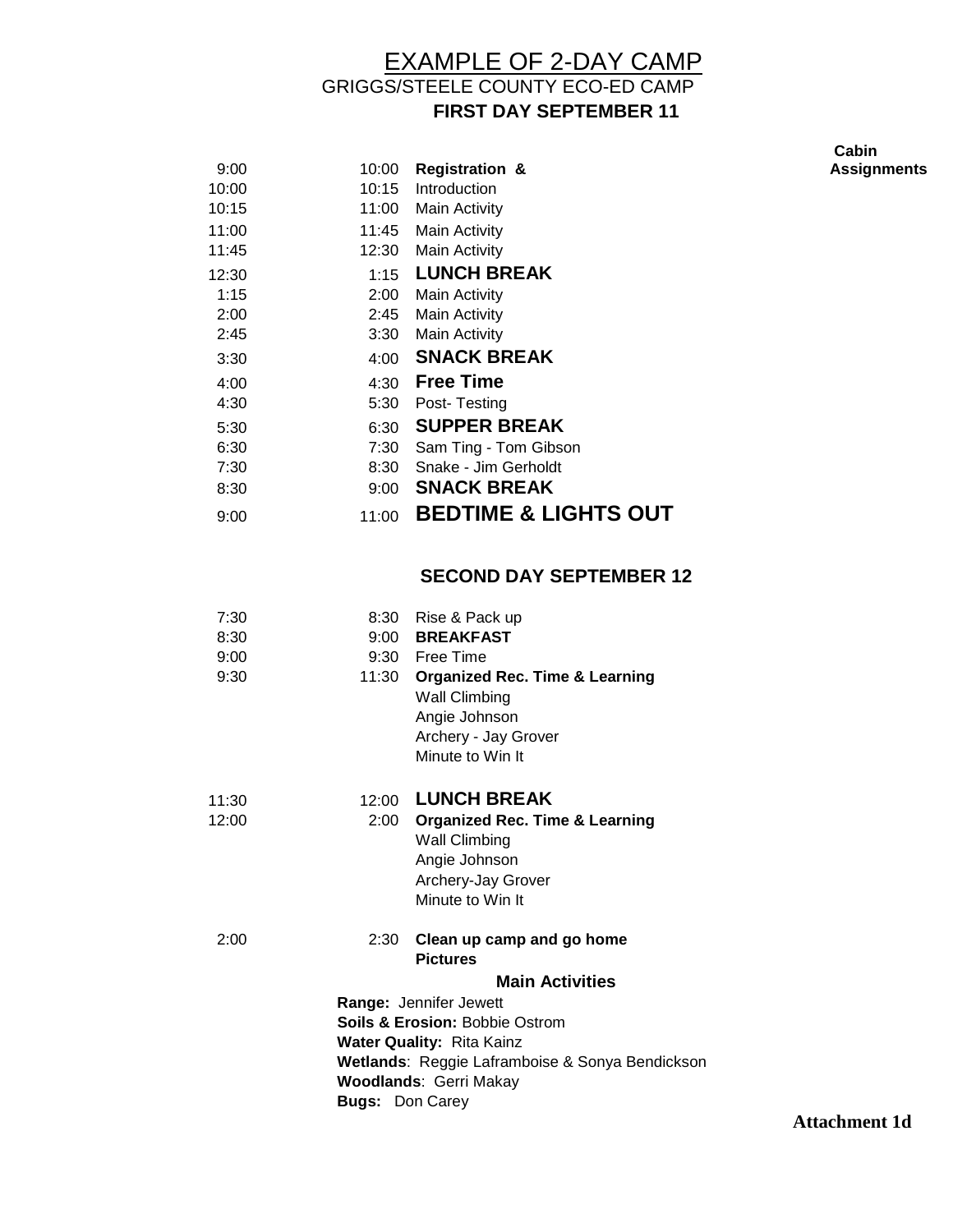#### TITLE: Eco-Ed Coordinator

INTRODUCTION: The Eco-Ed Coordinator is responsible for administering, monitory and tracking the Eco-Ed project.

PRIMARY DUTIES: Plans work schedules Coordinates camps with other co-sponsors: This includes contacting facilitators, arranging camp facilities (sites, food, etc.) and arranging for adequate numbers of facilitators and chaperones. Coordinates dates with co-sponsors Order and ship proper number of T-shirts to each co-sponsor Updates educational materials as needed Contacts and works with media Conduct workshops with co-sponsors to exchange ideas and develop facilitator lists Compiles evaluation forms Submit annual and final reports to ND Health Department Updates and orders camp materials Complete monthly reimbursement requests to ND Health Department Updates financial information to the EPA 319 Funding Manager tracking program Compiles, reviews, and submits 319 reimbursement requests from co-sponsors Completes all paperwork involved with the project

CIVIL RIGHTS RESPONSIBILITIES: The Coordinator is responsible for knowing and supporting equal opportunity and civil rights policies; performing duties in full compliance with the letter and spirit of equal opportunity and civil rights rules and regulations; ensuring bias-free written and oral communication; respecting and valuing differences of other employees and clients; and, as appropriate, preparing for career advancement opportunities.

SUPERVISION: The Coordinator works under the general supervision of the Barnes County Soil Conservation District Supervisors who define overall objectives and responsibilities. Unusual problems are discussed with the Barnes Co. supervisors. Work may be spot checked.

KNOWLEDGE REQUIRED: The work requires a thorough knowledge of the Eco-Ed concept and requirements. Coordinator must be able to coordinate activities with large numbers of different people. Coordinator must be familiar with EPA Section 319 grant processes and the 319 reimbursement tracking tools and forms.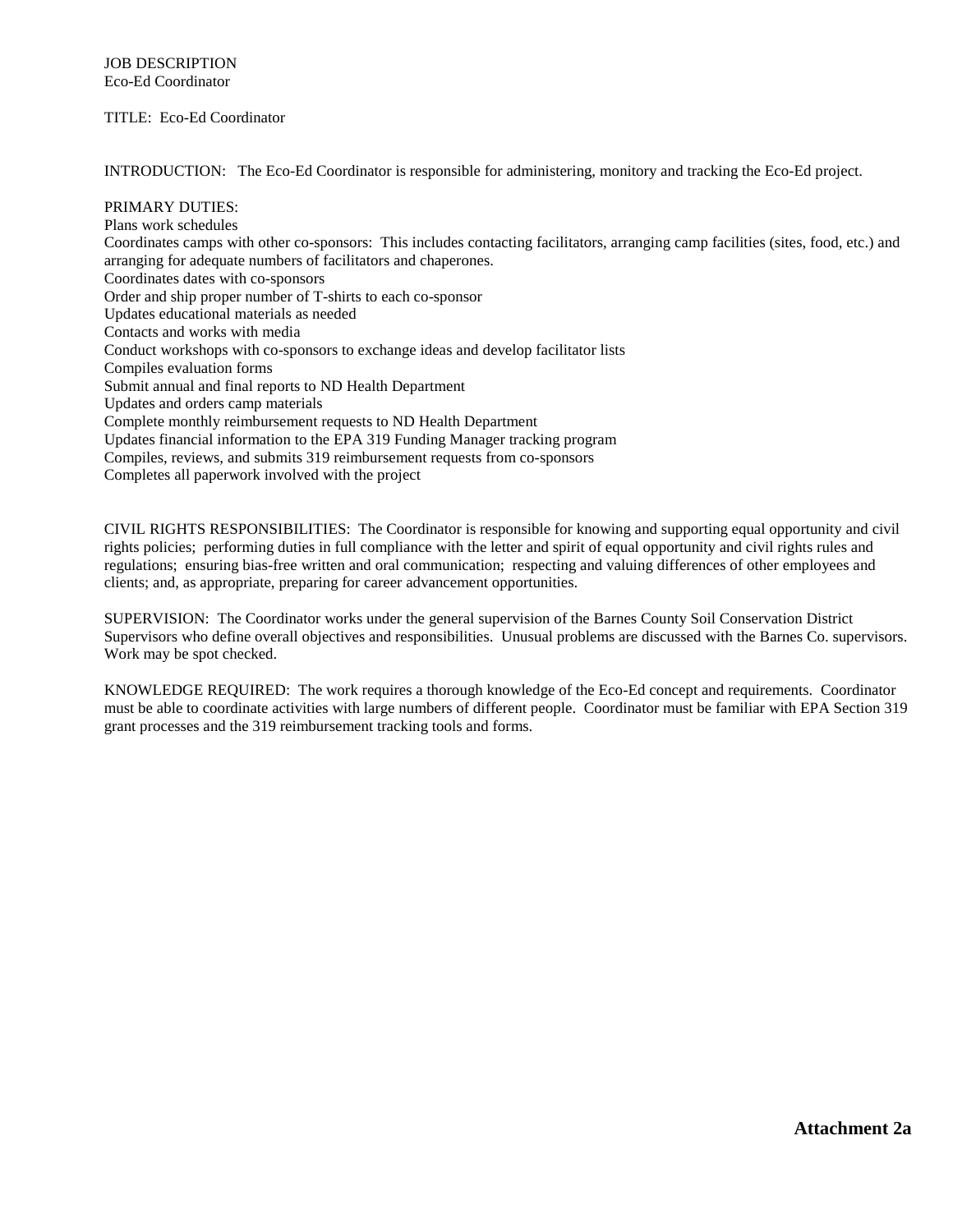### **FACILITATOR RESPONSIBILITIES**

Introduction: Eco-Ed Facilitator is responsible for instruction of students in assigned Main Activity.

### PRIMARY DUTIES:

The facilitator is knowledgeable in the topic he is instructing.

The facilitator has had recent training in the topic through his regular work activities.

The facilitator will present all of the information outlined in the Eco-Ed Workbook.

The facilitator will make every effort to ensure that his activity is "hands-on" for the students.

The facilitator will make his presentation interesting and at a level the Eco-Ed students can understand.

An Eco-Ed session will be at least one-half hour in duration, but not longer than 1 hour. This is dependent on the time schedule set up by the sponsor.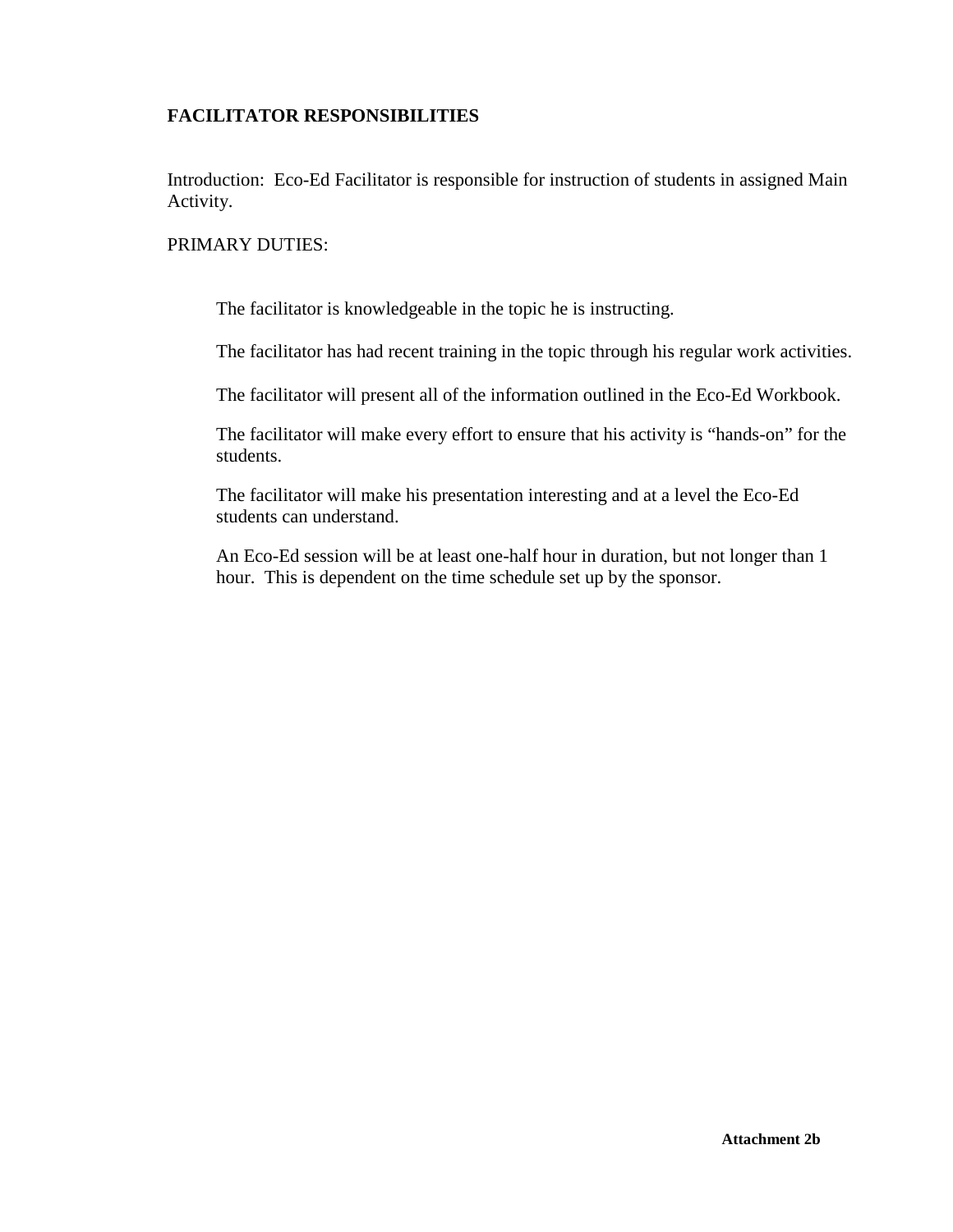

*WASHINGTON SCHOOL*

*Valley City Public School District*



510 8<sup>th</sup> Ave. SW Valley City, ND 58072 (701) 845-0849 Fax: (701) 845-3560 *"Together we are building a legacy of excellence, one student at a time"*

August 2, 2017

To Whom It May Concern:

My name is Chad Lueck and I am currently the Principal at Washington Elementary in Valley City, North Dakota. We serve 225 students in grade 4-6 here at Washington. One of the highlights our students look forward to each and every year is the  $6<sup>th</sup>$  grade trip to Eco-Ed Camp.

At Eco-Ed camp, students are provided a wealth of opportunities that they simply cannot receive in the regular classroom setting. The hands on approach of Eco Ed camp is able to reach many of the students that are unsuccessfully reached through a textbook. The vast and diverse knowledge of the presenters at camp provide an expertise on subject matter that the classroom teacher can't always provide. The camp is so active, effective, and engaging, the students don't always recognize just how much they are learning. Eco Ed camp also offers our parents the opportunity to chaperone and become involved in their child's learning. Teachers, students, and parents always come away from Eco Ed camp raving about the experience!

I want to express my full gratitude and support for Eco-Ed Camp. We are looking forward to attending once again this school year and many more years to come!

Sincerely,

CW LI

Chad Lueck

Principal Washington Elementary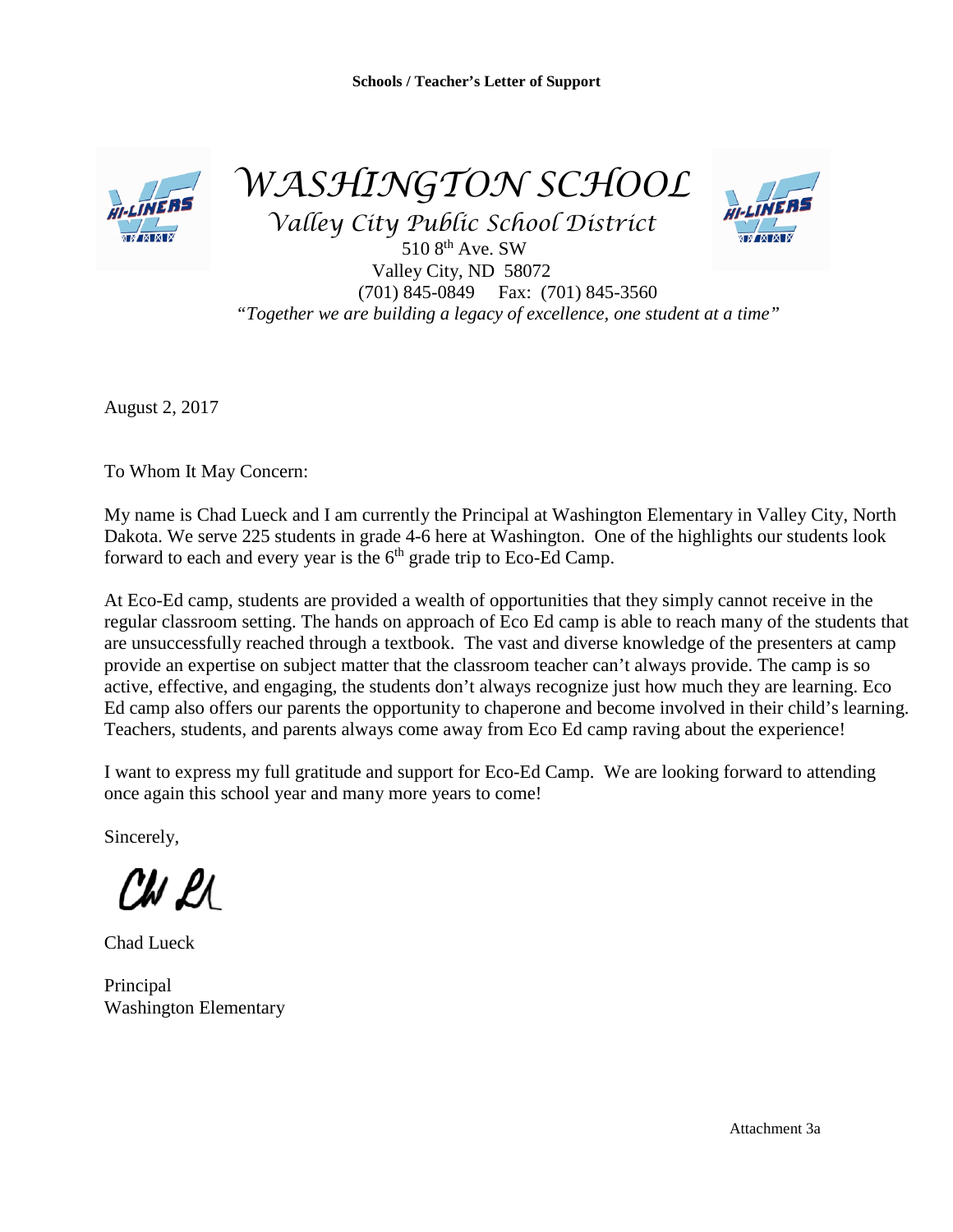

St. Catherine School Insvíring excelli taith, learning, and service 540 3rd Avenue NE<br>Valley City, North Dakota 58072<br>Phone 845-1453

July 26, 2017

Dear Sirs:

It is a privilege to attend Eco Ed each year with my 6th grade students. The camp allows for many Science experiences within the setting of an outdoor classroom. Ecology and environmental science are necessary topics in today's world and they are addressed beautifully at Eco Ed.

Upon returning from camp students will recall and recap various topics as we continue our science curriculum throughout the year. With most students being at least 1 generation removed from production agriculture this is a need in our world today.

Thank you for your continued support of the ND Eco Ed program.

Dawn A. Chry

6th grade teacher/ Dean of Students

St. Catherine School, Valley City ND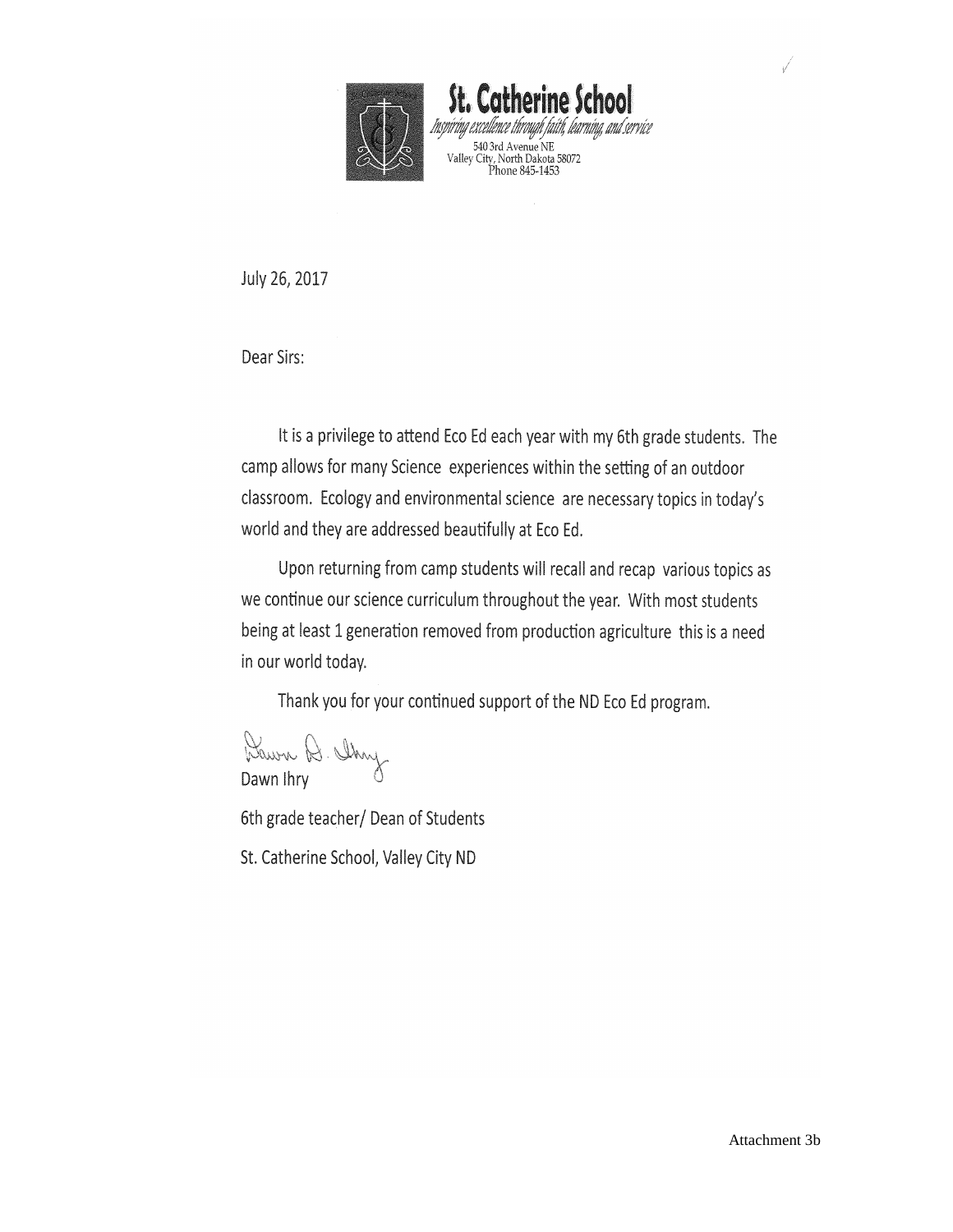## **GrandForksCountyEco-EdCamps-A ContinuedSuccess**

Every September, 7th grade students from across Grand Forks County, along with Riverside Christian School in East Grand Forks, gather at Turtle River State Park for our annual Eco-Ed camp. Each of these schools attends one out of the eight daysthat the camp is held. We offer 6 sessions each day including: Prairie, Soils, Forestry, Wetlands, Water Quality, and Wildlife.

The students enjoy getting out of the classroom and appreciate the "hands-on" learning that the camp offers. Being in a highly urban area, the majority of these kids have never seen a native grass or even thought about what makes up a spoonful of soil. They develop a better understanding of conservation and natural resources, which is evident in their much-improved post-camp test scores over their pre-tests.

Every year we have students and chaperones sending usletters saying how much they enjoyed the camp and that they learned many new things in the way of conservation. Our presenters are very knowledgeable in their respected fields, which makes it an educational experience for anyone who happens to stop by their station, whether you are a student, chaperone, teacher, or other presenter.

Without this grant, there is no way the Grand Forks County SCD would be able to educate and provide lunch for these 600+ students over the 8 days of camp. It is our single biggest outreach activity every year, and we hope to continue and improve it for many years to come. We at the Grand Forks County Soil Conservation District hope that you will continue funding this valuable educational opportunity so that future generations can be as passionate about conservation as we are.

Thank you, Grand Forks County SCD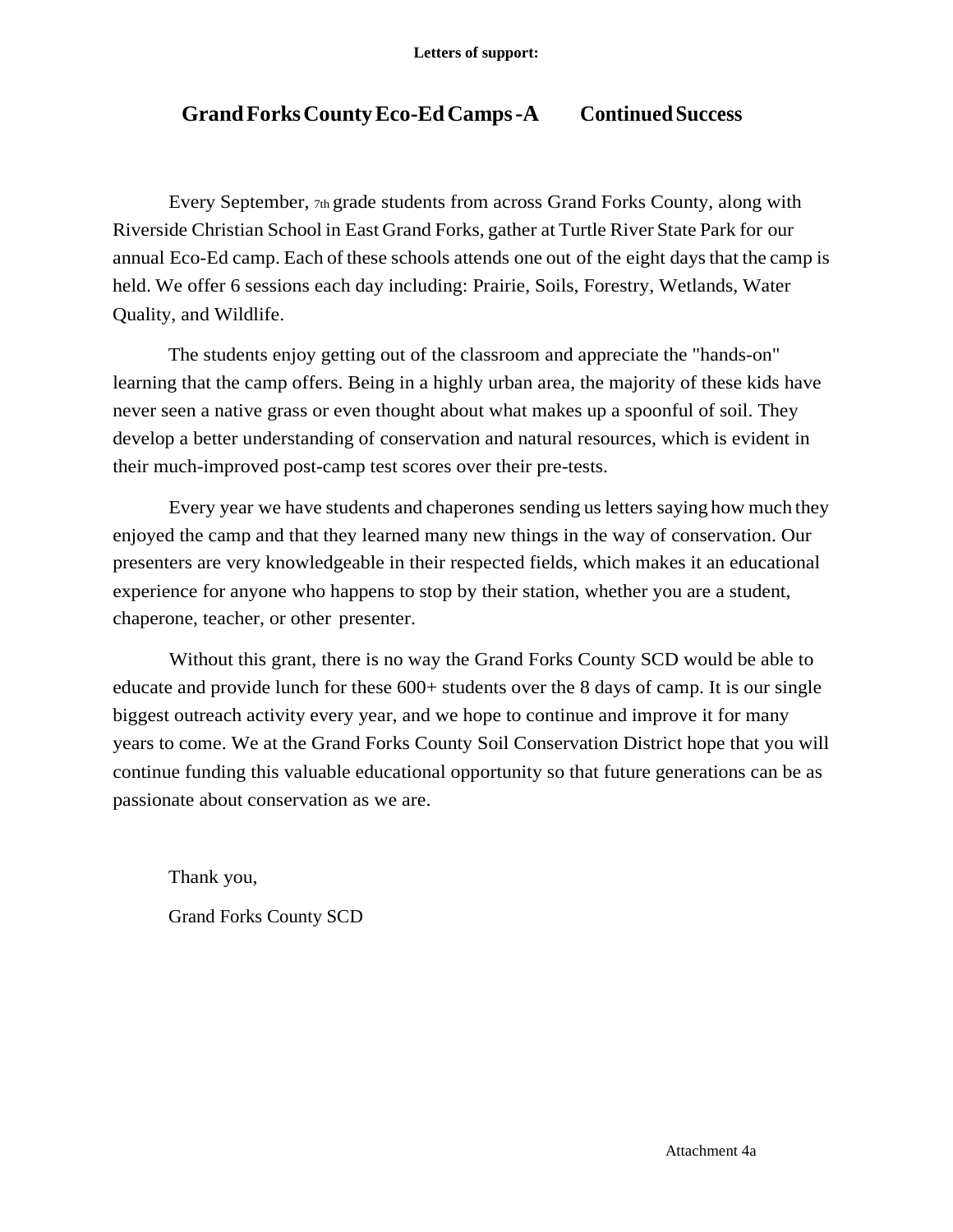## NORTH DAKOTA SENATE



STATE CAPITOL 600 EAST BOULEVARD BISMARCK, ND 58505-0360



Senator Larry Robinson District 24 3584 Sheyenne Circle Valley City, ND 58072-9545 *[Jrobinson@nd.gov](mailto:Jrobinson@nd.gov)*

July 12, 2017

TO: Whom It May Concern

RE: Letter of Support for Section 19 Eco Ed Grant Application

I am writing today to lend my strong support for continued funding for the EPA Section 19 EPA Grant ECO Ed program. The success of this program is without question. A total of 3,373 students have benefited greatly from the experiences gained through ECO ED. The emphasis this program places on Conservation, Wetlands, Water Quality, Forestry, Grasslands, and Soils, will prove to be very valuable to all of the participants. The impact of the program has reached 36 separate districts, and 105 schools.

I have had the opportunity to meet and visit with some of these students. They have returned form ECO Ed excited about the experience and with a new appreciation for our environment. The program should be a must for all students. I ask that you approve continued funding for this very successful and relevant program.

Thank you.

Sincerely,

tarry Robinson State Senator, District 24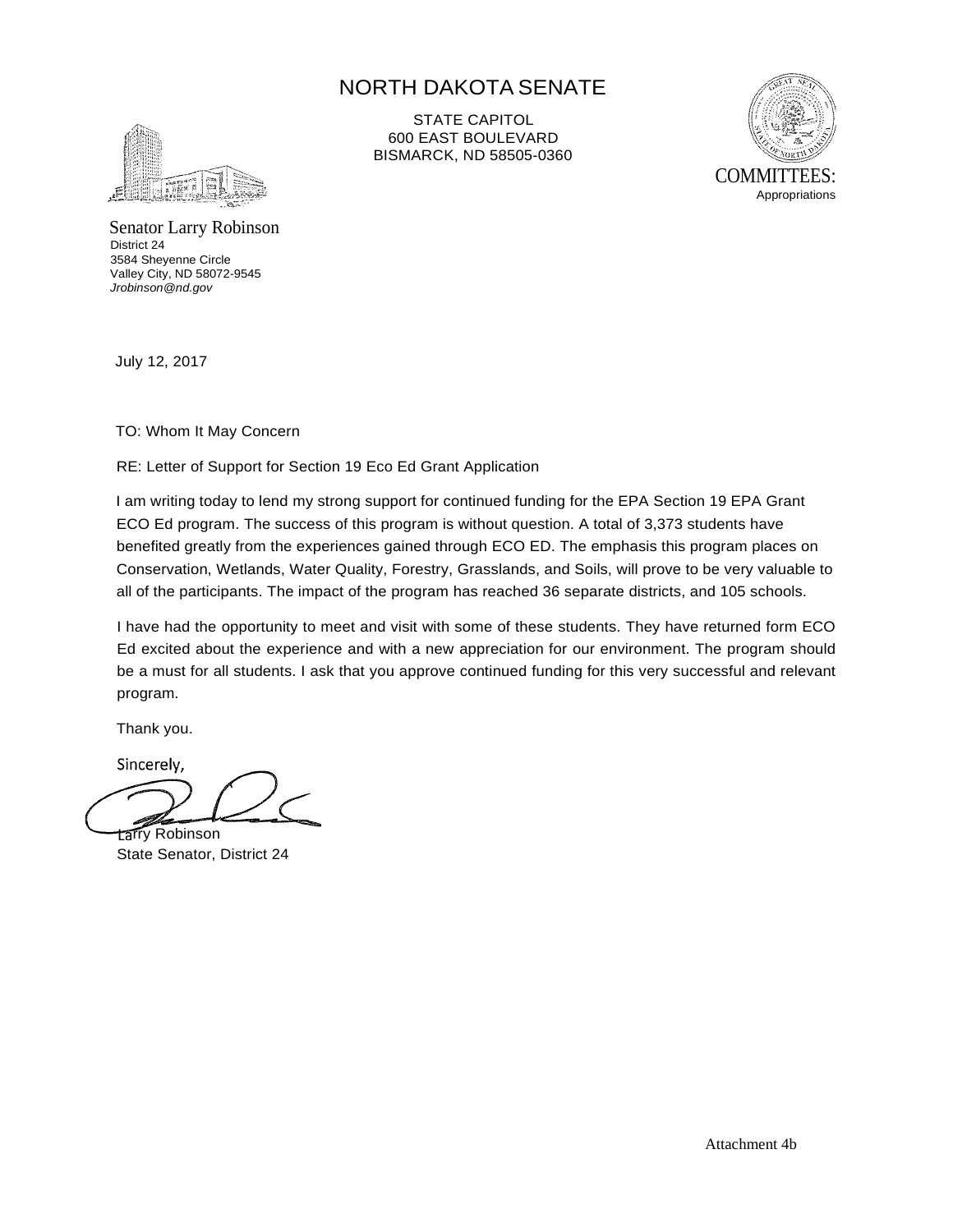# **ECO ED CAMP EVALUATION** Location of Eco Ed Camp/Tour: Date I am a: Student Teacher \_\_\_\_\_\_\_\_\_ Chaperone Facilitator

Please rate the following stations on a scale of 1-10, with 10 being good, 1 being poor. (Don't compare one station to another just rate each presentation on a 1-10 basis.)

| Prairie/Rangeland | <b>Watersheds/Water Quality</b> |
|-------------------|---------------------------------|
| Woodland          | Wetlands                        |
| Soils             |                                 |

What did you enjoy most about this camp/tour?

What did you not enjoy?

If there was a special presentation(s) do you think the students next year would like to see it? (Do not include those 5 stations named above)

Other comments:

### **Thank you for your input!!**

Environmentally yours ............................. The Eco Ed Staff

**Attachment 5a**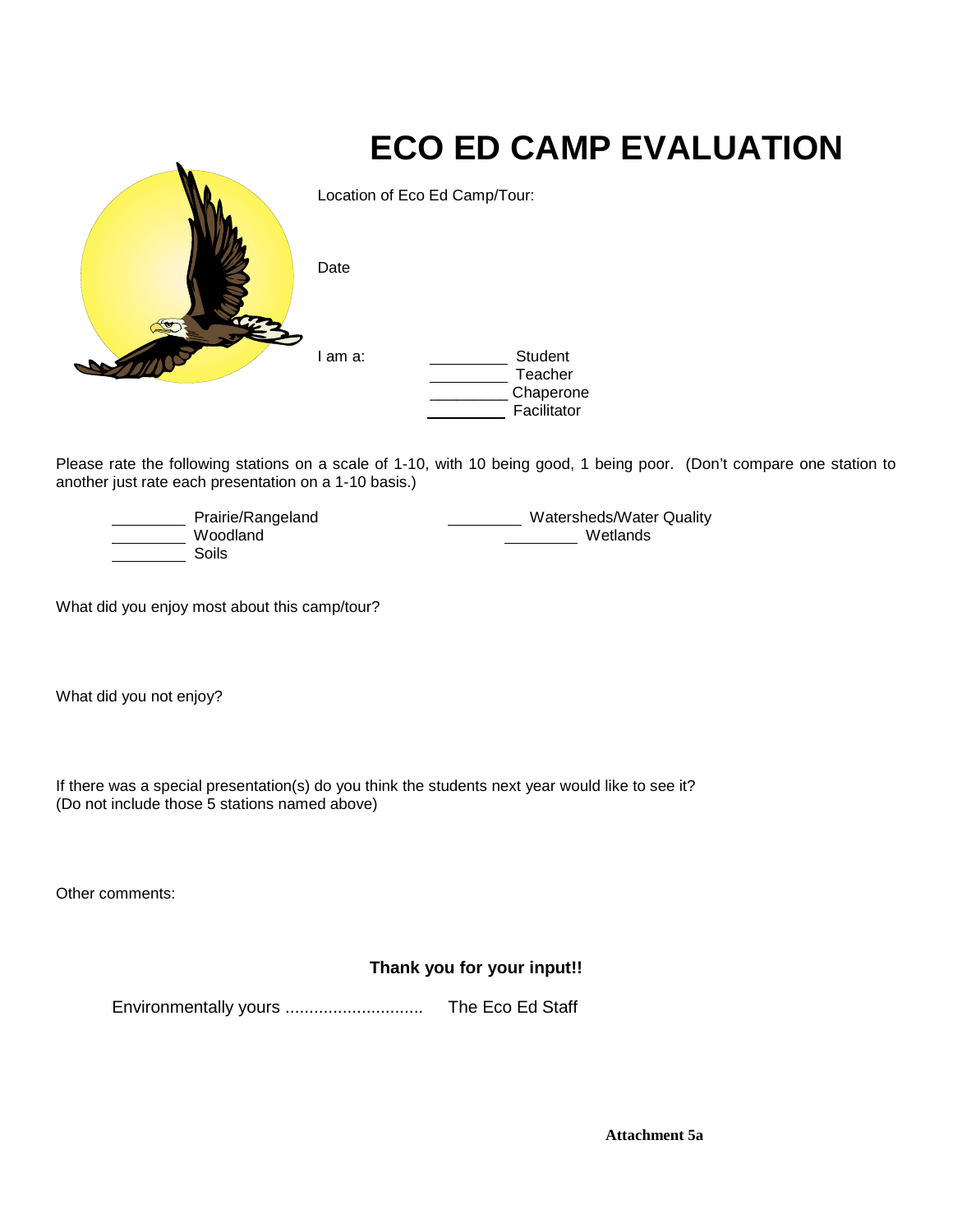# **North Dakota Eco Ed Program test**

| Name School School                                                                                                     |                                  |
|------------------------------------------------------------------------------------------------------------------------|----------------------------------|
|                                                                                                                        |                                  |
| $\underline{\mathbf{d}}$ 1. Soil consists of all of the following except                                               |                                  |
| a. mineral matter                                                                                                      | b. organic matter                |
| c. water                                                                                                               | d. habitat                       |
| b_______ 2. Wetlands are low lying areas that collect and hold                                                         |                                  |
| a. dust                                                                                                                | b. water                         |
| c. plants                                                                                                              | d. wildlife                      |
| a 3. Growth rings will vary from year to year on trees, based on                                                       |                                  |
| a. weather and other factors                                                                                           | b. wetlands                      |
| c. sediment                                                                                                            | d. rangeland                     |
| $\frac{d}{dx}$ 4. Riparian trees                                                                                       |                                  |
| a. shade the water                                                                                                     | b. roots help hold soil in place |
| c. provide organic food                                                                                                | d. all of the above              |
| c. 5. Water quality in a stream can be judged by                                                                       |                                  |
| a. smell                                                                                                               | b. location                      |
| c. insect population                                                                                                   | d. amount of rocks               |
| $\underline{d}$ . 6. Wetlands can do which of the following?                                                           |                                  |
| a. can reduce flooding                                                                                                 | b. filter pollutants             |
| c. provide habitiat                                                                                                    | d. all of the above              |
| $\underline{\mathbf{d}}$ 7. Which of the following are part of an ecosystem?                                           |                                  |
| a. plants                                                                                                              | b. animals                       |
| c. weather                                                                                                             | d. all of the above              |
| $\underline{\phantom{a}}$ b $\underline{\phantom{a}}$ 8. Which of the following could decrease point source pollution? |                                  |
| a. Not fertilizing a field before a rain storm.                                                                        |                                  |
| Plugging a factory pipe that discharges into a river.<br>$\mathbf{b}$ .                                                |                                  |
| Fixing an oil lead on a car.<br>c.                                                                                     |                                  |
| d. Cleaning up after your pets in the backyard.                                                                        |                                  |
| d 9. What do rangeland plant roots do?                                                                                 |                                  |
| absorb water<br>a.                                                                                                     | b. help produce forage           |
| b. help hold soil in place                                                                                             | d. all of the above              |
|                                                                                                                        |                                  |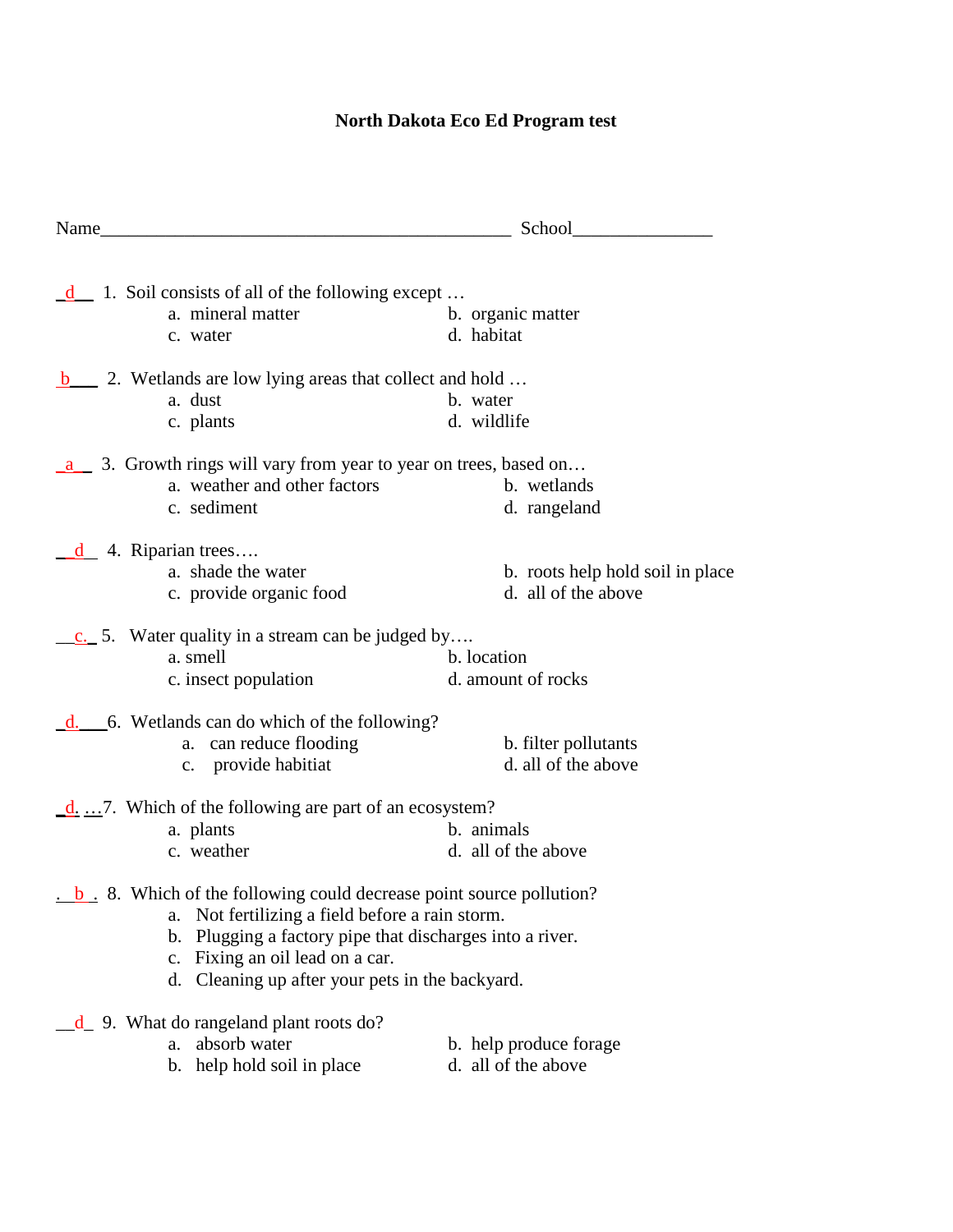Match the words with the correct definition below.

|   | Point source pollution<br>Rangeland<br>No-till<br>Riparian Zone | Aquifer<br>Runoff<br>Nonpoint source pollution<br>Prairie Pothole Region                              |
|---|-----------------------------------------------------------------|-------------------------------------------------------------------------------------------------------|
|   | $10.$ No-till                                                   | Soil and crop residue from previous year is left<br>prior to planting                                 |
|   | 11. Riparian Zone                                               | The area next to a stream or river                                                                    |
|   | 12. Nonpoint                                                    | Pollution that comes from many sources that are<br>not easily found                                   |
|   | 13. Prairie Pothole                                             | Area in North Dakota with many acres of wetlands                                                      |
|   | 14. Aquifer                                                     | An underground water resource                                                                         |
|   | 15. Runoff                                                      | Rain, snowmelt, or other forms of precipitation that<br>flow across the ground or other surfaces      |
|   | 16. Point source pollution                                      | Pollution that comes from one source and is easily<br>found                                           |
|   | 17. Rangeland                                                   | Supports native or natural vegetation consisting<br>mainly of grasses, colorful forbs and some shrubs |
|   |                                                                 |                                                                                                       |
|   | True or False:                                                  |                                                                                                       |
| T | F                                                               | 18. Rangeland can slow the runoff of water into streams and lakes.                                    |

- T F 19. A tree's xylem layer transports water.
- T F 20. Everyone lives in a watershed.
- T F 21. Rotating livestock is a good grazing management plan.<br>
T F 22. Wetland help replenish aquifers.
- T F 22. Wetland help replenish aquifers.<br>T F 23. Soil particles are not able to carry
- T F 23. Soil particles are not able to carry nutrients into rivers and streams.<br>T F 24. Erosion is loose soil being washed or blown away.
- T F 24. Erosion is loose soil being washed or blown away.
- T F 25. A watershed is an area of land that drains to a common point.

**Attachment 5b**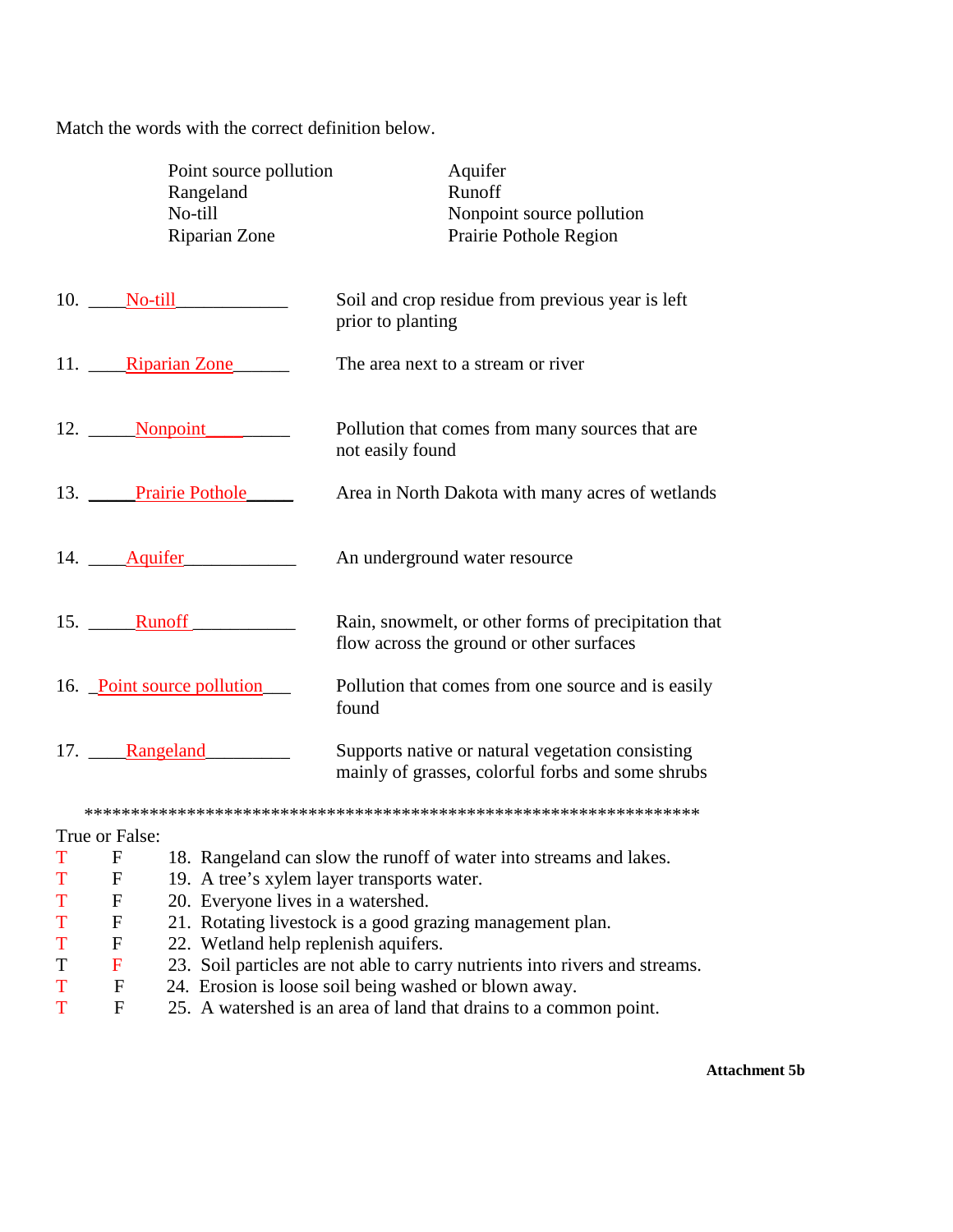### **MILESTONE TABLE FOR STATEWIDE ECO-ED PROGRAM - PHASE IV**

#### Tasks Output Year 1 Year 2 Year 3 Jul Aug Sep Oct Nov Dec Jan Feb Mar Apr May Jun Jul Aug Sep Oct Nov Dec Jan Feb Mar Apr May Jun Jul Aug Sep Oct Nov Dec Jan Feg Mar Apr May Jun Objective 1: Task 1. State Coordinator Promote Program, Complete Paperwork x x x x x x x x x x x x x x x x x x Task 2. Update Program Establish Guidelines x x x x x x x x x x x x x x x x x x Task 3. Idendify new co-sponsors 1 new tour or camp per year x x x x x x x x x x x x x x x x x x Task 4. Maintain Existing Programs 4000+ students per year x x x x x x x x x Task 5. Compile Information & submit timely reports Accurate Records x x x x x x x x x x x x Task 6. Workshops Material Updates & training for cosponsors x x x x x x Task 7. Outside Sponsors **Secure** Private Funding Sources x x x x x x x x x x x x x x x x x x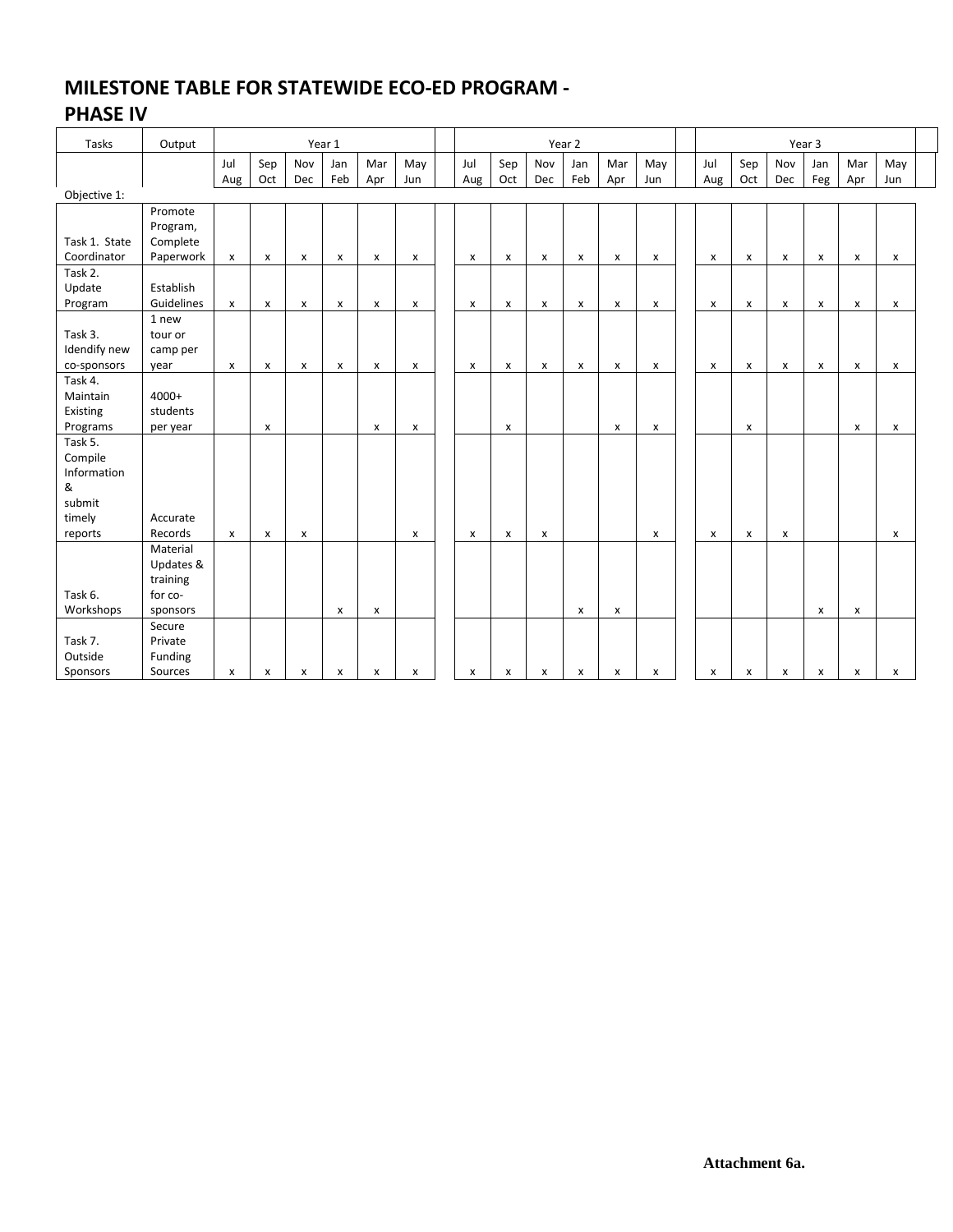# **Budget Table for North Dakota Statewide Eco-Ed Project - Phase IV**

Part 1. Funding Sources

|                                                 | 1st Year  | 2nd Year  | 3rd Year  |                       | Total     |
|-------------------------------------------------|-----------|-----------|-----------|-----------------------|-----------|
| <b>EPA Section 319 Funds</b>                    |           |           |           |                       |           |
| FY 18 Section 319 Funds (FA)                    | \$66,638  | \$66,638  | \$66,638  |                       | \$199,914 |
| <b>State/Local Match</b>                        |           |           |           |                       |           |
| (1) Soil Conservation Districts (FA)            | \$9,288   | \$9,288   | \$9,288   |                       | \$27,864  |
| (2) SCD's & Non Federal Ptrs (In-Kind Match) ** | \$60,000  | \$60,000  | \$60,000  |                       | \$180,000 |
| (3) ND Association of SCD's (FA)                | \$600     | \$600     | \$600     |                       | \$1,800   |
|                                                 |           |           |           |                       | \$0       |
|                                                 |           |           |           | Sub-total of<br>match | \$209,664 |
| <b>Total Budget</b>                             | \$136,526 | \$136,526 | \$136,526 |                       | \$409,578 |
| <b>Other Federal Assistance</b>                 |           |           |           |                       |           |
| (1) Natural Resources Conservation Service (TA) | \$5,000   | \$5,000   | \$5,000   | \$15,000              |           |
| (2) US Fish & Wildlife Service (TA)             | \$5,000   | \$5,000   | \$5,000   | \$15,000              |           |
| (3) ND Department of Health (TA)                | \$5,000   | \$5,000   | \$5,000   | \$15,000              |           |
|                                                 | \$15,000  | \$15,000  | \$15,000  | \$45,000              |           |

FA: Financial Assistance

TA: Technical Assistance

\*\*In-Kind Match: Soil Conservation Districts will include District Supervisors time, teachers, volunteers, Parent/chaperones and non-federally funded facilitators.

Non Federal Partners include: ND Game & Fish,

ND Forest Service, NDSU - Extension Service